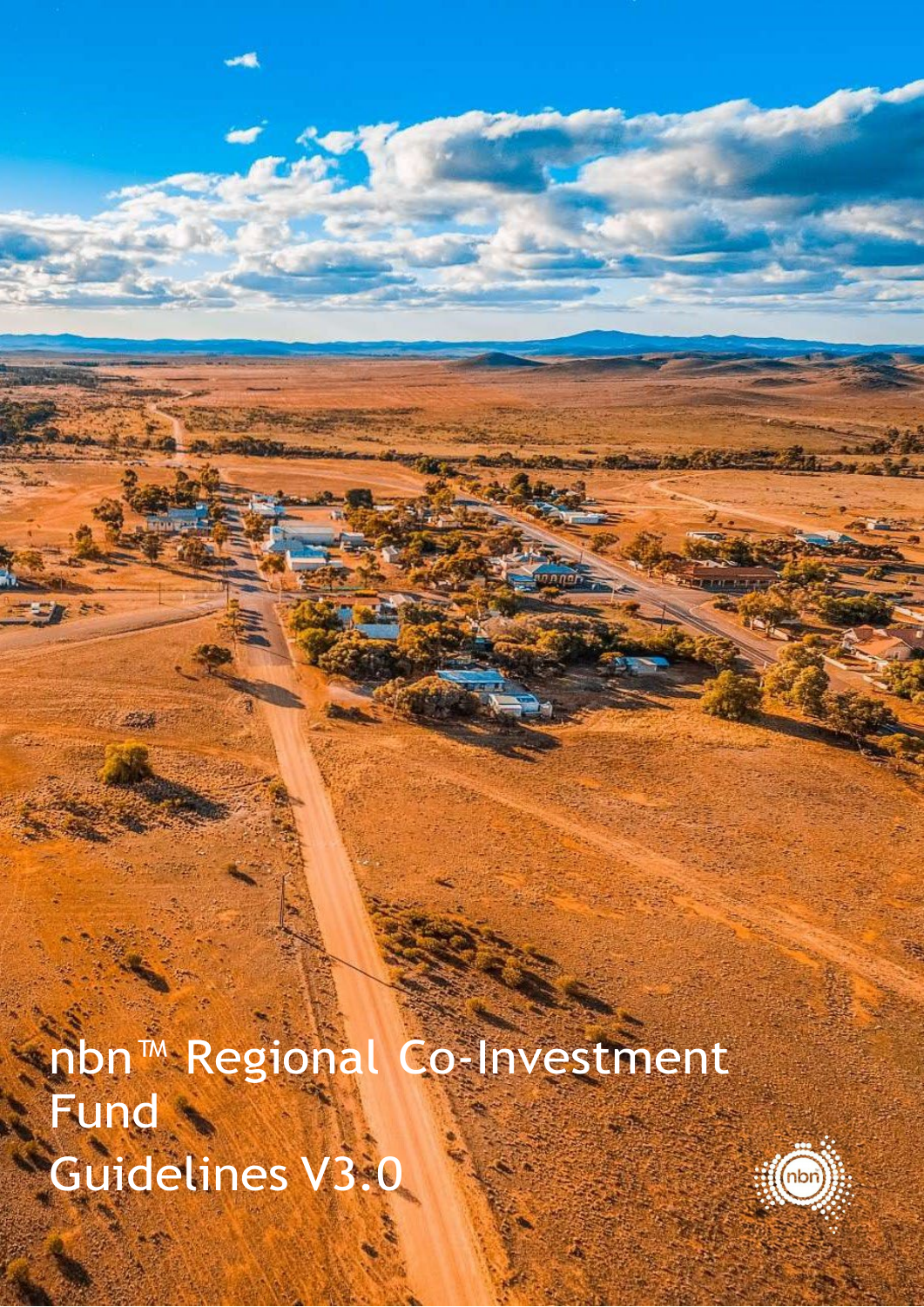

# Disclaimer

This document is provided for information purposes only. This document is subject to the information classification set out on this page. If no information classification has been included, this document must be treated as 'nbn-Confidential: Commercial' and must not be disclosed other than with the consent of **nbn**. The recipient (including third parties) must make and rely on their own inquiries as to the currency, accuracy and completeness of the information contained herein and must not use this document other than with the consent of **nbn**. 'nbn', 'business nbn' and nbn logos are trademarks of nbn co ltd | ABN 86 136 533 741

Copyright © 2021 NBN Co limited. All rights reserved.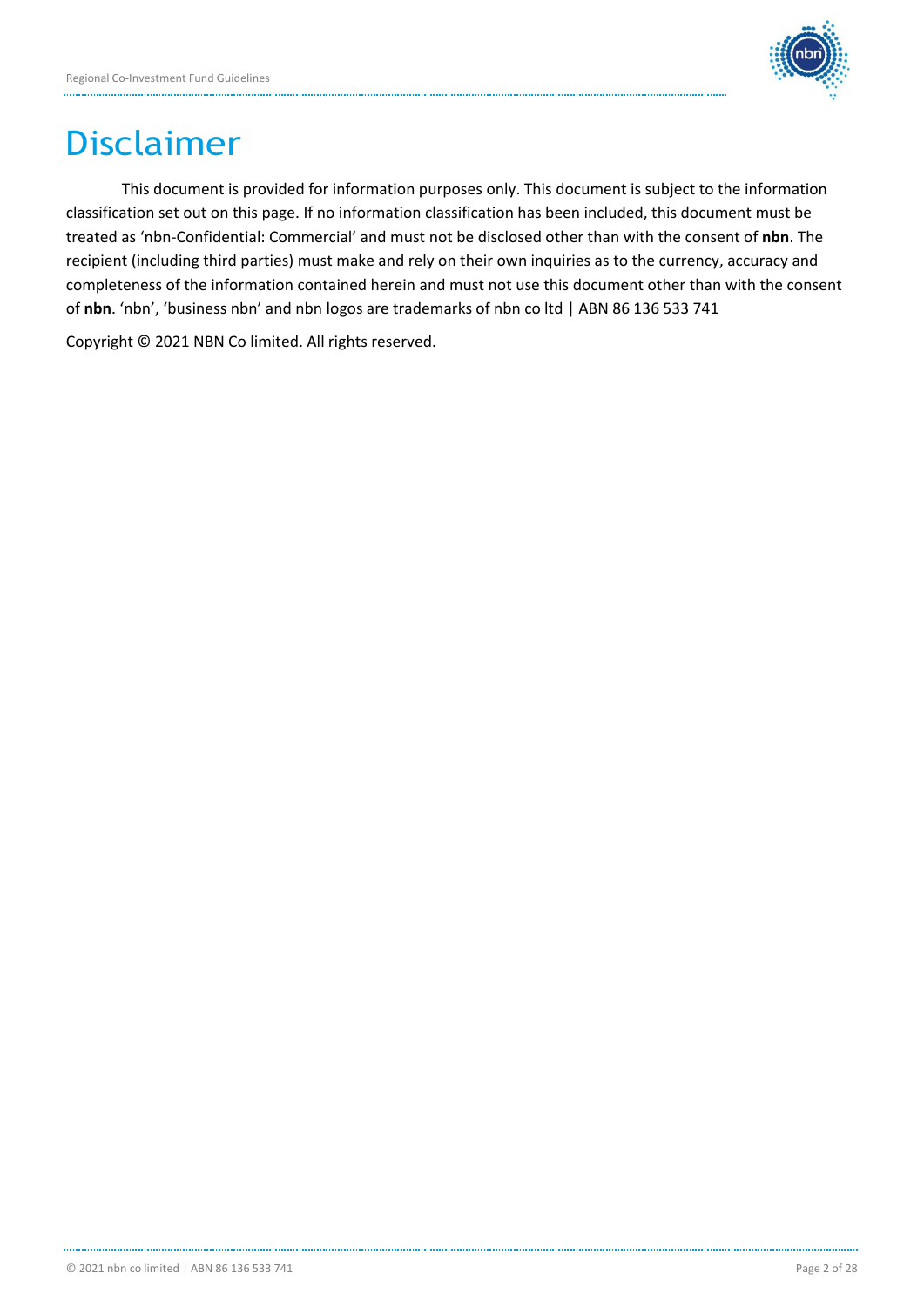. . . . . . . . . . . . . . .



# **Contents**

| 1              |       |  |  |  |  |
|----------------|-------|--|--|--|--|
| $\overline{2}$ |       |  |  |  |  |
|                | 2.1   |  |  |  |  |
|                | 2.2   |  |  |  |  |
|                | 2.3   |  |  |  |  |
|                | 2.4   |  |  |  |  |
| 3              |       |  |  |  |  |
|                | 3.1   |  |  |  |  |
| 3.2            |       |  |  |  |  |
|                | 3.3   |  |  |  |  |
|                | 3.4   |  |  |  |  |
| 4              |       |  |  |  |  |
|                | 4.1   |  |  |  |  |
|                | 4.2   |  |  |  |  |
|                | 4.2.1 |  |  |  |  |
|                | 4.2.2 |  |  |  |  |
|                | 4.3   |  |  |  |  |
|                | 4.3.1 |  |  |  |  |
|                | 4.3.2 |  |  |  |  |
|                | 4.4   |  |  |  |  |
| 4.5            |       |  |  |  |  |
| 5              |       |  |  |  |  |
|                | 5.1   |  |  |  |  |
|                |       |  |  |  |  |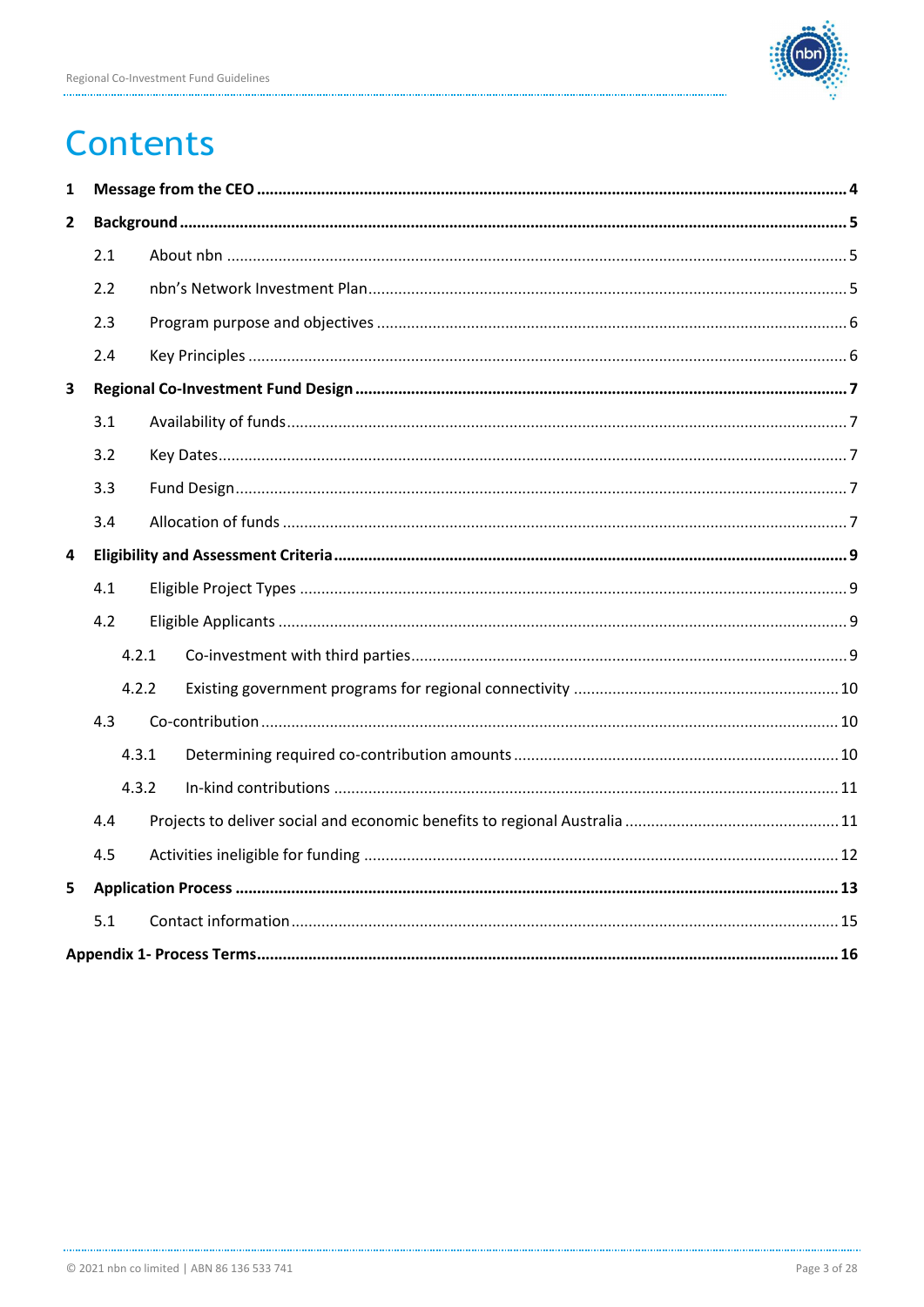

# <span id="page-3-0"></span>1 Message from the CEO

At nbn, we are driven by a simple purpose: to lift the digital capability of Australia.

This is a purpose that is about more than just helping to connect homes and businesses to the internet. It is about providing homes, businesses, cities, towns and communities with access to the digital tools and services that will help enable us to be a productive, socially connected and prosperous nation.

Throughout the social and economic disruptions of COVID-19, the importance of broadband connectivity has only increased. What was once thought of as a simple utility has now become the digital lifeline that allows us to stay connected with each other and the world.

This shift has had a particularly powerful effect in rural and regional Australia where we have seen people relocate from their city homes - but not their city jobs - thanks to the connectivity made possible through access to services like those over the **nbn**™ network.

As Australia's digital landscape continues to grow, we too must evolve with it. That means continually investing in the technologies and infrastructure that underpin our transition to a smarter, digitally-enabled economy.

That's why in September 2020, we announced the next phase of **nbn**'s evolution. This \$4.5 billion investment over the next three years will increase the capability, reach and value of this critical asset for the nation.

This is an investment that will also increase our focus on how we better serve industries, businesses, schools and health services so they too can transform and deliver better service, be more productive and create new sources of value for society.

As part of this investment, we established a \$300 million Regional Co-Investment Fund to further enhance broadband services for rural and regional households, businesses and communities to help meet the growing and diverse needs of Australians living in regional areas.

By co-investing with governments and local councils we can continue to improve access to broadband services for Australia's rural and regional communities, enhance digital capability and boost job prospects to help our regions thrive.

With greater connectivity and access, comes great opportunities. I am excited about the opportunities we can realise together.

#### **Stephen Rue**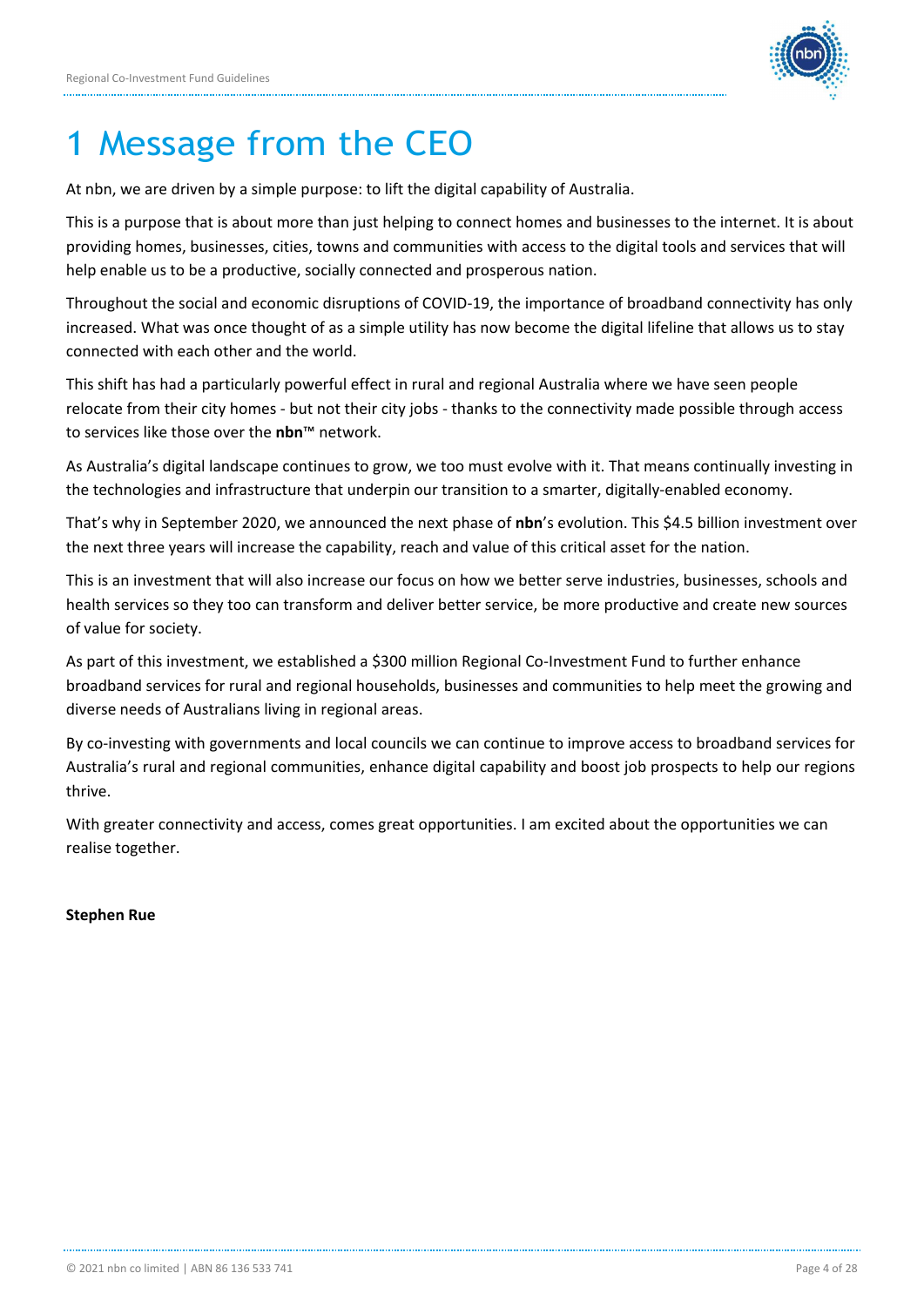

# <span id="page-4-0"></span>2 Background

# <span id="page-4-1"></span>2.1 About nbn

NBN Co Limited (**nbn**) was established in 2009 to design, build and operate Australia's wholesale broadband access network (i.e. the **nbn**™ network). The Company's key objective is to ensure Australians have access to fast broadband as soon as possible, at affordable prices, and at least cost to taxpayers. To achieve this objective, **nbn** has been structured as a wholesale-only, open-access broadband network. **nbn** provides services on its local access network on equivalent terms to retail phone and internet providers, to provision for end-user needs. This is intended to level the playing field in Australian telecommunications, creating real and vibrant competition within the industry and providing choice for customers.

In 2020 nbn completed its initial build<sup>1</sup> of the nbn™ network and is now moving from its build to operational phase which will involve operating, maintaining, and continuing to expand and upgrade the network to meet future demand for broadband. It is in this context, **nbn** made a commitment in late 2020 to invest in the **nbn**™ network through a \$4.5 billion, three-year, network upgrade plan which will build upon the platform already established over the last decade. This plan will capitalise on the positive social and economic benefits the **nbn**™ network can deliver to households, businesses, communities and the country as a whole.

# <span id="page-4-2"></span>2.2 nbn's Network Investment Plan

Having completed the initial build<sup>1</sup> of one of the largest infrastructure projects in Australia's history, nbn is now focused on the next stage in the planned evolution of the **nbn**™ network.

The network investment plan brings forward \$4.5 billion of incremental funding to accelerate network investments that would have been required to commence in future years, based on the pre-COVID-19 trajectory for broadband demand, but which now make financial and economic sense to commence immediately.

The plan is designed to deliver targeted and demand-driven investments to help ensure the network keeps pace with increasing demand for higher broadband speeds and greater capacity, helping to lift customer experience and enhance customer choice while improving network performance and resilience.

The network investment plan has three components:

- 1. \$3.5 billion to make **nbn**'s highest wholesale speed plans available, as demand arises, to up to 75 per cent of households and businesses in the fixed-line network by 2023 (and up to 68 per cent in the total network)
- 2. Up to \$700 million in a package of initiatives to collaborate with industry to help deliver enhanced digital capabilities supporting business innovation, productivity and growth (known as Business Fibre Zones), and

<sup>1</sup> NBN Co's initial volume build completion commitment was that all standard installation premises in Australia would be able to connect to the **nbn**™ access network as at 30 June 2020. This excluded premises in future new developments which would be an ongoing activity for NBN Co beyond 30 June 2020. It also excluded a small proportion of premises defined as 'complex connections' – which includes properties that are difficult to access, culturally significant areas and heritage sites – where connection depends on factors outside of NBN Co's control such as permission from traditional owners, and where network construction to allow such premises to connect would be an ongoing activity of NBN Co beyond 30 June 2020.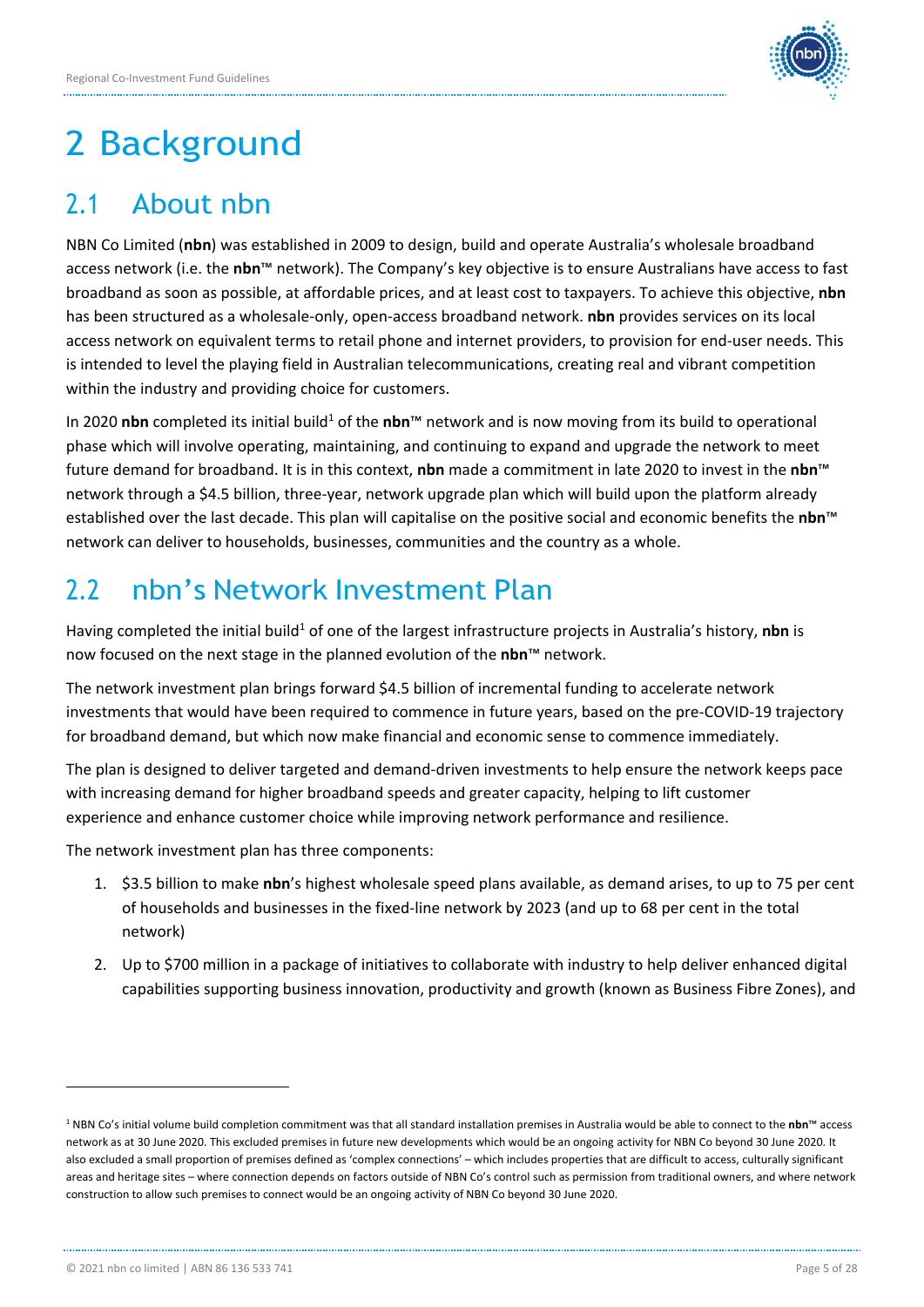

3. \$300 million to establish a dedicated fund from which **nbn** can co-invest with all levels of government to continue to improve broadband services for Australia's rural, regional and remote communities – the Regional Co-investment Fund (the Fund).

Aside from the immediate economic stimulus impact through construction, **nbn**'s network investment plan will provide long-lasting benefits through extending the reach, speed and capacity of the **nbn**™ network and lifting the digital capability of Australia.

# <span id="page-5-0"></span>2.3 Program purpose and objectives

The purpose of the Regional Co-Investment Fund (the Fund) is to further enhance broadband services for rural and regional households, businesses and communities to help meet the growing and diverse needs of Australians living in regional areas.

The \$300 million (GST exclusive) fund invites federal, state and territory and local governments to co-invest alongside **nbn**, to help deliver improved broadband services to communities where those investment would otherwise be sub-commercial.

The Fund aims to:

- improve broadband services for Australia's regional rural and remote communities;
- strengthen relationships with government, industry and communities to optimise customer benefits,
- provide immediate economic stimulus through infrastructure enhancements; and
- help regional and rural communities realise the socioeconomic benefits that access to high-speed broadband can unlock.

The Fund is intended to deliver access to higher speed wholesale broadband services over the **nbn**™ network to households and businesses in regional and remote areas of Australia and, in turn, promote socioeconomic benefits such as improvements in regional digital inclusion and capability which lead to better outcomes for health, educational, business, disaster recovery and first nations stakeholders.

**nbn** encourages all levels of governments where possible, to work together with **nbn** to help maximise benefits for regional Australia.

# <span id="page-5-1"></span>2.4 Key Principles

The design of the Regional Co-Investment Fund incorporates the following four principles:

- 1. Projects to deliver enhanced broadband infrastructure in **nbn**'s regional footprint.
- 2. Funded applications are required to deliver a threshold commercial rate of return to **nbn.**
- 3. Projects to deliver socioeconomic benefits for the target localities.
- 4. Equitable access to the Regional Co-investment Fund for all states and territories.

In addition, as part of the proposal application, **nbn** will retain 100% ownership of the infrastructure asset and as such, will be responsible to maintain the asset and be the sole recipient of any revenues derived from the asset.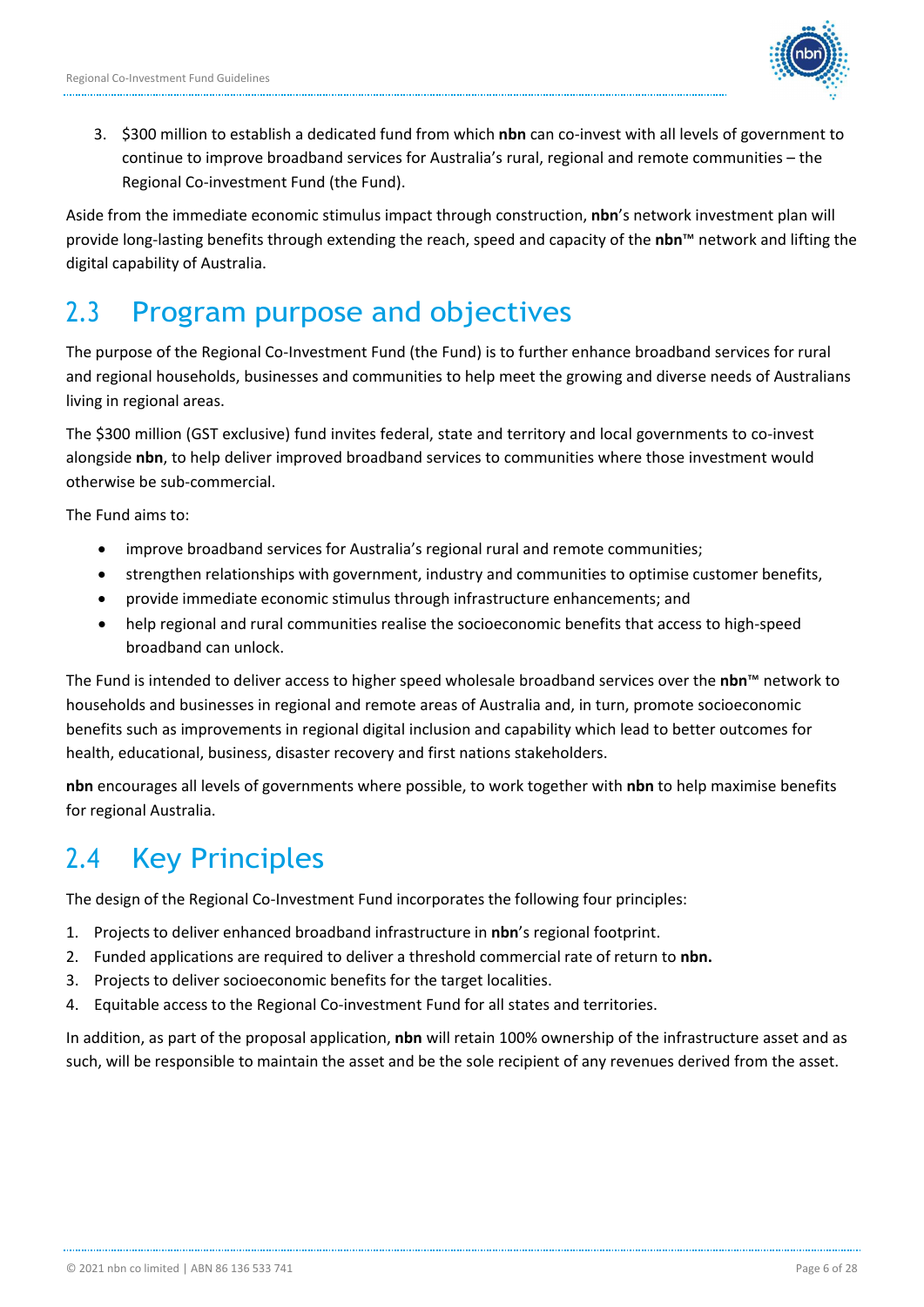

# <span id="page-6-0"></span>3 Regional Co-Investment Fund Design

# <span id="page-6-1"></span>3.1 Availability of funds

In 2020, **nbn** established a \$300 million (GST exclusive) fund using money raised on commercial debt markets. Since the fund has been established, **nbn** has leveraged the fund to participate in other connectivity programs, such as the Commonwealth's Regional Connectivity Program. Funding allocations will be adjusted where necessary to take account of any investments **nbn** is required to make, and any additional funding received, under other programs that **nbn** has already applied for or will apply for in future. **nbn**'s participation in other programs that may utilise the Fund are at **nbn**'s discretion.

# <span id="page-6-2"></span>3.2 Key Dates

The table below sets out a timeline of the key milestones for the process. The timetable is indicative only.

| <b>Activity</b>                                    | <b>Estimated timeframe</b>                                                                    |
|----------------------------------------------------|-----------------------------------------------------------------------------------------------|
| Guidelines released and applications open          | 23 June 2021                                                                                  |
| Closing date for receiving build estimate requests | 5pm 12 November 2021 (AEST)                                                                   |
| Closing date for receiving build quote requests    | 5pm 28 February 2022 (AEST)                                                                   |
| Closing date for receipt of Applications           | 5pm 2 May 2022 (AEST) or five weeks from<br>receiving your last quote, whichever is<br>later. |
| All upgrade work expected to be completed by       | 30 June 2024                                                                                  |

If the full allocation of funds is not used for co-investment, **nbn** may make the remaining funds available for coinvestment in one or more subsequent funding round(s) which may use different criteria to those outlined in these guidelines. Alternatively, **nbn** may choose to extend the closing date for receipt of applications.

Details of any future funding rounds will be determined at a later stage.

**nbn** intends to complete all works associated with the Fund, including any subsequent funding rounds, by 30 June 2024. It is recommended that applicants submit their applications under this initial round of funding to maximise the time available for completing projects within this timeframe.

# <span id="page-6-3"></span>3.3 Fund Design

**nbn** recognises that eligible applicants may have differing priorities and timelines which mean adhering to a tight time period in which to apply may not be practicable. To facilitate broad participation in the Fund, the initial round of the Fund will run for a period of 8 months (see **Section 3.2** of the Guidelines for key dates). During this time, applications will be assessed in the order in which they are received, subject to funding allocation limits, allowing applicants who are ready to apply early in the process to do so, whilst not excluding those applicants who may not be prepared to apply until later in the funding round.

# <span id="page-6-4"></span>3.4 Allocation of funds

A key design principle of the Fund is to facilitate equitable access to the Fund across states and territories, and by all levels of government. Given the primary focus of the Fund is to upgrade **nbn**'s Fixed Wireless and Satellite footprint, initial maximum allocations for each State and Territory will based on the weighted proportion of Fixed Wireless and Satellite premises which are Ready to Connect (RTC) within that State or Territory.

By providing access to the Fund on this basis, all levels of government across Australia have an opportunity to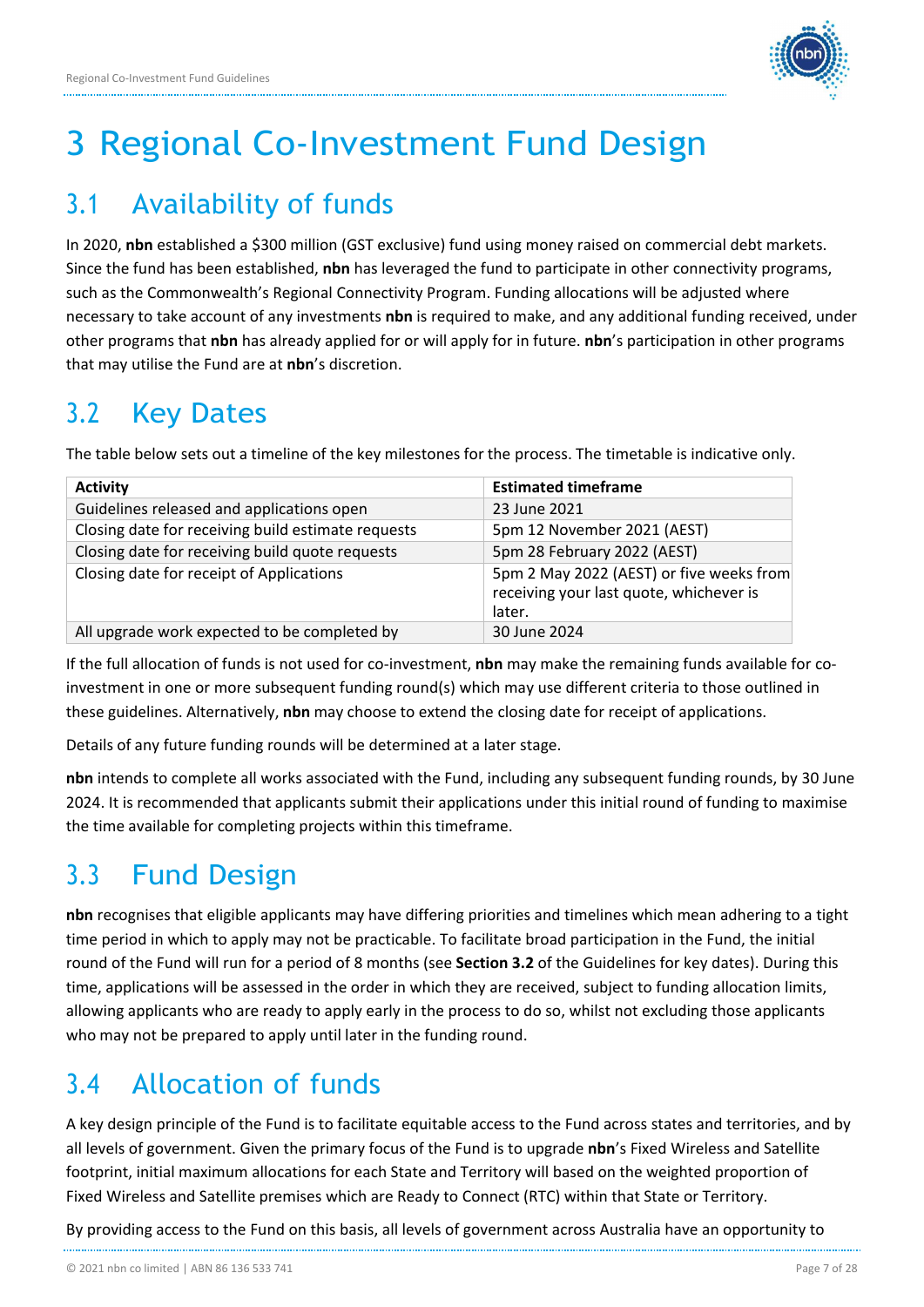

leverage funding to deliver projects that are a high priority for the relevant area and can help address their digital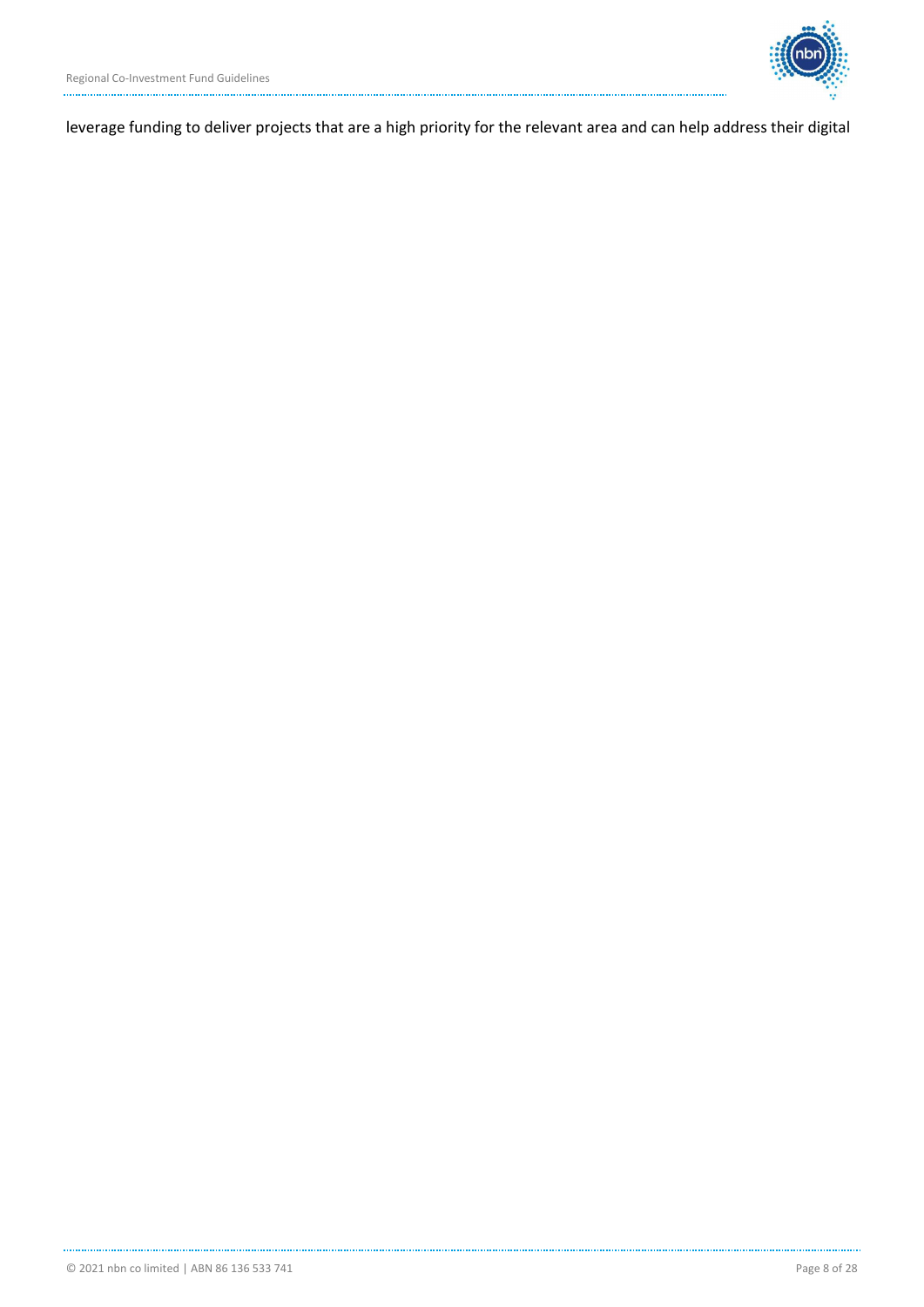

strategies. **nbn** encourages all levels of governments where possible, to work together with **nbn** to maximise benefits for regional Australia.

Eligible Applicants can contact **nbn** by emailing [Regional\\_Co-Investment\\_Fund@nbnco.com.au](mailto:Regional_Co-Investment_Fund@nbnco.com.au) to enquire on the amount of remaining available funds in their state or territory.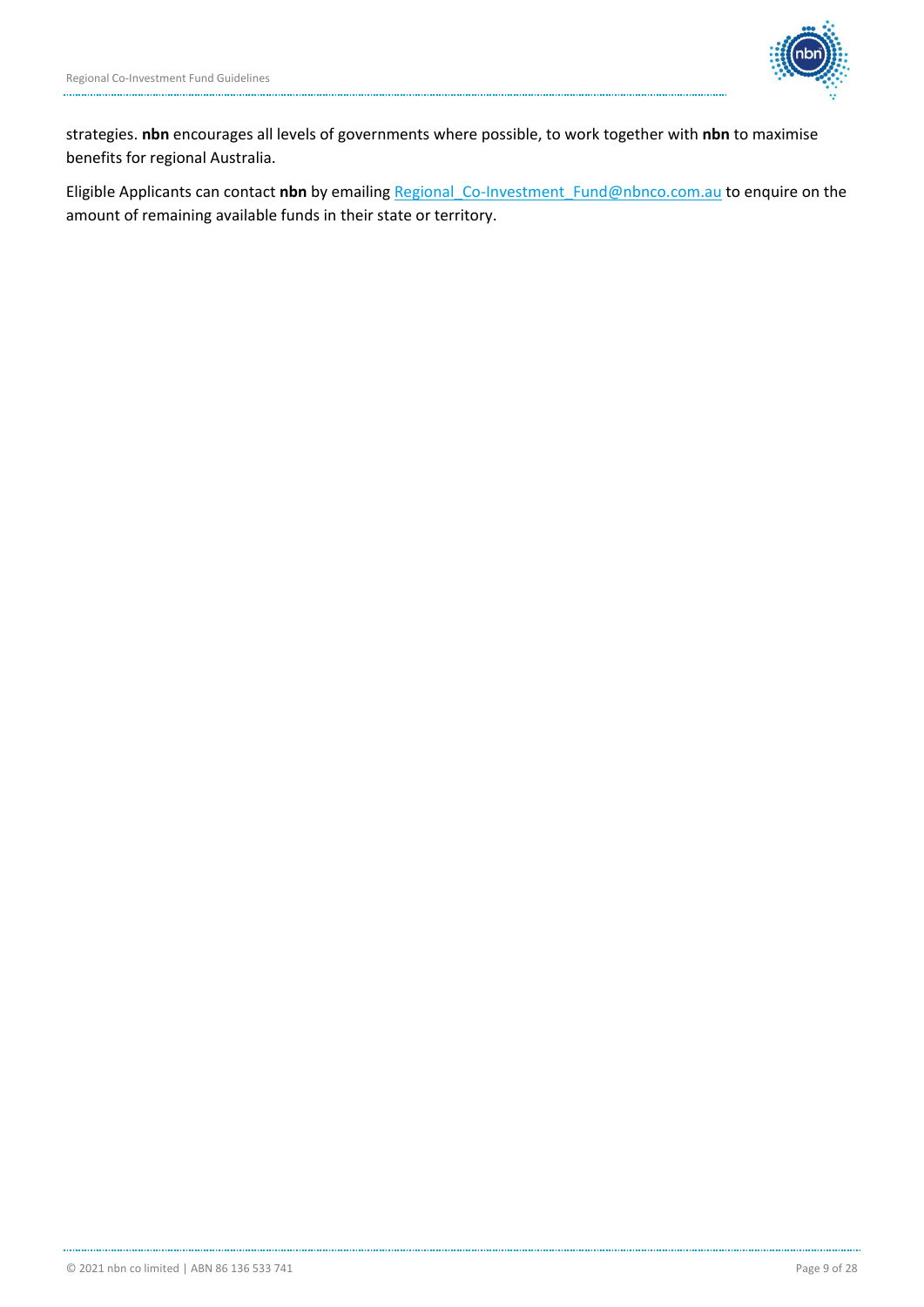

# <span id="page-9-0"></span>4 Eligibility and Assessment Criteria

**nbn** intends to assess Applications as a 'Yes'/'No' against the requirements described in these Guidelines. Projects will not be competitively assessed across Applicants.

# <span id="page-9-1"></span>4.1 Eligible Project Types

The fund is designed to uplift digital capability in regional and remote areas, outside capital cities, that are served by **nbn**'s Fixed Wireless or Satellite infrastructure, by increasing the number of premises that can access technologies that support higher speeds.

The types of projects that are eligible under the fund are:

- 1. Satellite or Fixed Wireless to Fibre to the Premises
- 2. Satellite to Fixed Wireless.

Other technology change options may be considered on a case by case basis where:

- the majority of premises included in the Application are currently connected via **nbn**™ Fixed Wireless or Satellite,
- the upgrade does not overlap with **nbn**'s other programs or future network plans in that area,
- the upgrade would deliver significant community benefit; and
- the project is not located in any Urban Centre classified by the Australian Bureau of Statistics as 'Major Urban', i.e. with a population of 100,000 or more  $2$ .

A map showing the currently planned **nbn**™ technologies is available at [www.nbnco.com.au/residential/learn/rollout-map.](http://www.nbnco.com.au/residential/learn/rollout-map)

# <span id="page-9-2"></span>4.2 Eligible Applicants

All levels of government (Federal, State and Territory and Local) are eligible to apply in accordance with the other criteria in this document.

### <span id="page-9-3"></span>4.2.1 Co-investment with third parties

**nbn** recognises that some governments may seek to source financial co-contributions for their projects beyond **nbn**'s Regional Co-investment Fund (e.g. other third parties). **nbn** will not enter into a co-investment agreement with any non-government parties.

It is a requirement that all applications must demonstrate significant, broader benefit to multiple individuals, businesses and/or organisations, not just private third parties. See **Sections 4.4 and 4.5**.

Cross-border collaborative applications for projects are acceptable under the Fund (e.g. a proposed technology upgrade for a border community such as Albury-Wodonga), however the application should make clear which local, state or territory government(s) are co-investing with **nbn**.

<sup>&</sup>lt;sup>2</sup> Based on ABS Release — 1270.0.55.004 — Australian Statistical Geography Standard (ASGS): Volume 4 — Significant Urban Areas, Urban Centres and Localities, Section of State, July 2016. A map showing the 2016 Australian Bureau of Statistics Section of State boundaries is available at: https://dbr.abs.gov.au/absmaps/index.html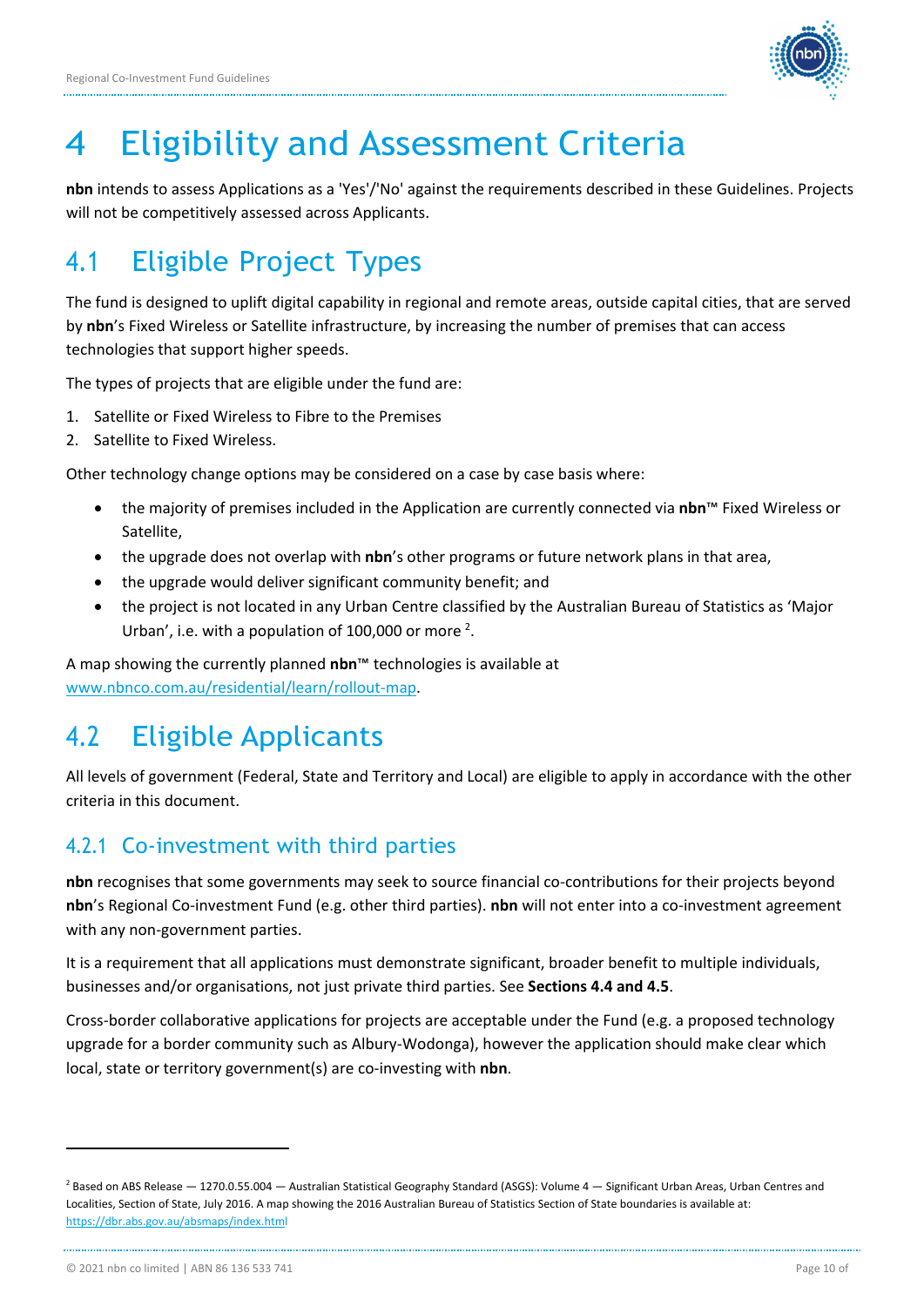

#### <span id="page-10-0"></span>4.2.2 Existing government programs for regional connectivity

**nbn** recognises that some governments administer their own programs focused on improving connectivity in regional Australia, for example the Commonwealth Regional Connectivity Program.

**nbn** will consider using the Fund to support its participation in other government programs where this arrangement is preferred by the applicant, and the program meets the Fund's principles discussed in this document.

# <span id="page-10-1"></span>4.3 Co-contribution

The fund has been established using money raised on commercial debt markets. As a result, it is required for **nbn** to achieve a threshold commercial return the company's investment. The Fund's co-investment model will provide a dedicated source of funding through partnering with governments and enabling **nbn** to generate a threshold commercial return on its contributed capital to make otherwise sub-commercial projects viable for **nbn**. See **Section 4.3.1** for information on how co-contribution amounts are determined.

### <span id="page-10-2"></span>4.3.1 Determining required co-contribution amounts

**nbn**'s ability to co-contribute towards potential projects relates to a number of factors including cost to build, potential revenue, impact to operating costs and assessment of applicable cost avoidance opportunities.

A project is a geographically contiguous area that is covered by one build estimate or build quote. Each Project cost will be based on a range of factors.

For example, factors which may influence build costs include, but are not limited to the:

- type of technology currently deployed and technology to be deployed (e.g. Satellite to Fixed Wireless, Satellite or Fixed Wireless to Fixed Line);
- number and density of premises in the area being upgraded;
- distance to existing infrastructure such as **nbn™** fibre backhaul;
- local conditions and terrain; and
- workforce mobilisation costs.

The potential revenue will be relatively defined and understood based on population, current usage and forecast demand.

By applying the same commercial return requirement to the analysis of each Project, **nbn** intends to develop a level playing field and consistent benchmark by which to measure and compare projects. This process will involve determining what percentage of overall costs **nbn** can contribute to the upgrade of each locality, and the percentage of total costs which will need to be contributed by applicants of the Fund in order to achieve **nbn**'s threshold commercial return.

To assist applicants through the Application process, **nbn** will prepare a business case for each proposed locality to provide applicants with an indicative build cost and **nbn**'s co-contribution towards each project, **see Section 4.3.** The business case will consider a range of factors including the expected capital and operational costs to deliver the technology upgrade, as well as any expected variation in revenues, timings of cash flows or cost savings resulting from the upgrade. The business case, together with **nbn**'s commercial return obligation, determine the overall percentage contribution **nbn** can make towards upgrading any given locality. This approach will be applied to all applications and enables a fair and standardised approach to determining **nbn**'s level of cocontribution.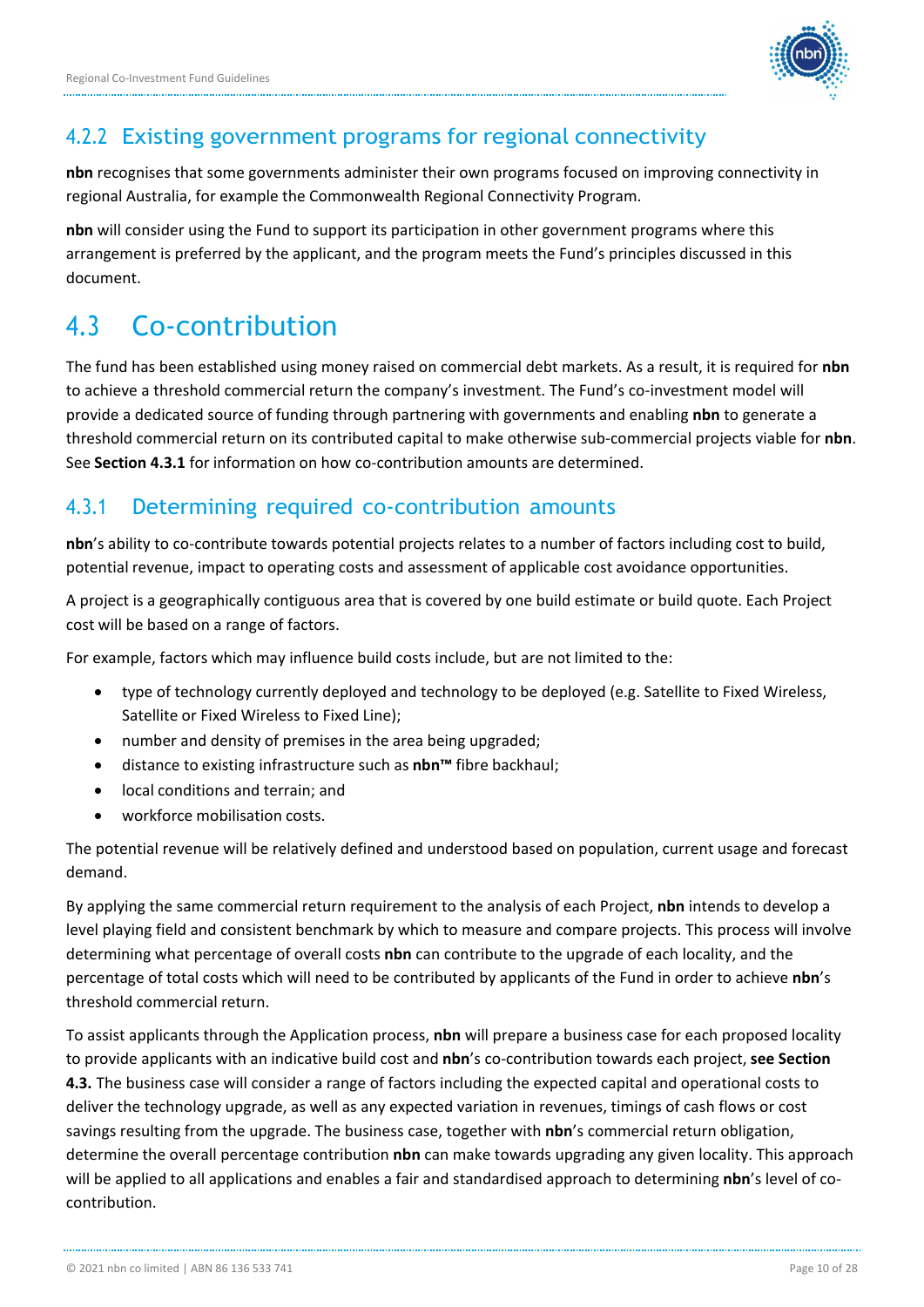

Factors which may influence revenue and cost efficiencies include, but are not limited to the:

- number of premises in the area being upgraded;
- existing take-up of services over the **nbn™** network in an area and predicted take-up of services once upgrade is complete; and
- cost that would have been incurred to maintain existing infrastructure (e.g. Fixed Wireless capacity upgrades).

#### <span id="page-11-0"></span>4.3.2 In-kind contributions

In-kind contributions for the use of existing infrastructure, may be considered by **nbn** on a case-by-case basis. However, due to the difficulty in **nbn** qualifying the value of in-kind contributions, most will generally not be considered in the development of build estimates or quotes.

The only exception is for projects upgrading Satellite areas to Fixed Wireless, where build estimates or quotes may include the value of Land or Tower Assets use proposed by an Applicant, subject to meeting **nbn**'s requirements.

In-kind infrastructure proposals other than Fixed Wireless Land or Tower Assets will be considered and assessed after contract execution, but prior to commencing build. If **nbn** determines that the in-kind contribution provides significant benefit to the project and is deemed feasible, then the co-funding amounts required from the applicant and **nbn** may be adjusted accordingly through a contract variation.

**nbn** will not assess any labour or services-based in kind contributions.

Please note, **nbn**'s acknowledgement of an applicant's proposal for in-kind contribution does not signal commitment by **nbn** that it will use the proposed in-kind contribution.

# <span id="page-11-1"></span>4.4 Projects to deliver social and economic benefits to regional Australia

Applicants will be asked to provide details of expected social and economic benefits for each project in their application and provide evidence to support claims (this could include letters of community support, business plans, strategic plans, or economic modelling). In their Application, Applicants are asked to consider how each project addresses the following principles when preparing a response:

- Enhances broadband connectivity to better meet the growing and diverse needs of the region's households, businesses and communities
- Addresses disadvantage within the community. This may include addressing lower rates of digital inclusion, providing affordable services to places with entrenched disadvantage, or providing people who are excluded with improved opportunities to access support services.
- Improves regional amenity, community connections and inclusion. This may include improving affordability, providing services that help to attract and retain a workforce or enhancing cultural heritage.
- Facilitates provision of more efficient and effective health or education services, including improved access to health or education resources in the home.
- Increases in employment opportunities or economic activity (beyond the construction phase), improvements in productivity, wider access to markets or fairer and more equitable economic outcomes, particularly for Small to Medium Enterprises (SMEs) in regional areas.
- Provides opportunities for growth in existing sectors, e.g. tourism, agriculture, manufacturing.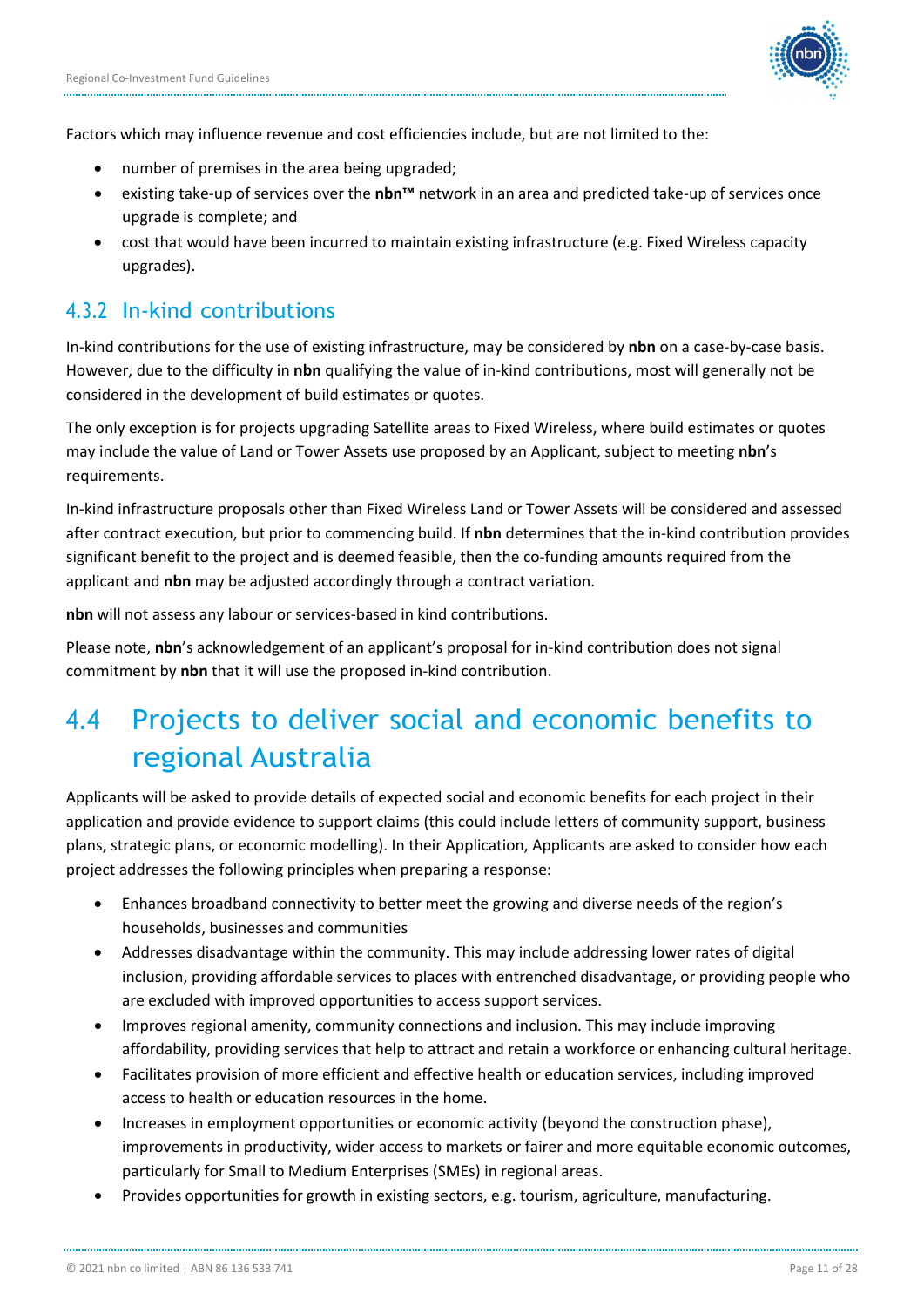

- Delivers better public safety outcomes within a defined area by enhancing connectivity and improves the effectiveness, resilience or safety of Public Safety Premises.
- Focusing on opportunities for investment to be leveraged with broader infrastructure planning, to maximise potential efficiencies.

# <span id="page-12-0"></span>4.5 Activities ineligible for funding

The following activities will not be eligible under the Fund:

- 1. Costs incurred by applicants in the preparation of the application for funding or related documentation
- 2. Ongoing operating and maintenance costs incurred by the Applicant
- 3. Projects that benefit one or more private third parties exclusively, as opposed to benefiting the community
- 4. Projects that target less than 50 premises or are under \$500k total build cost.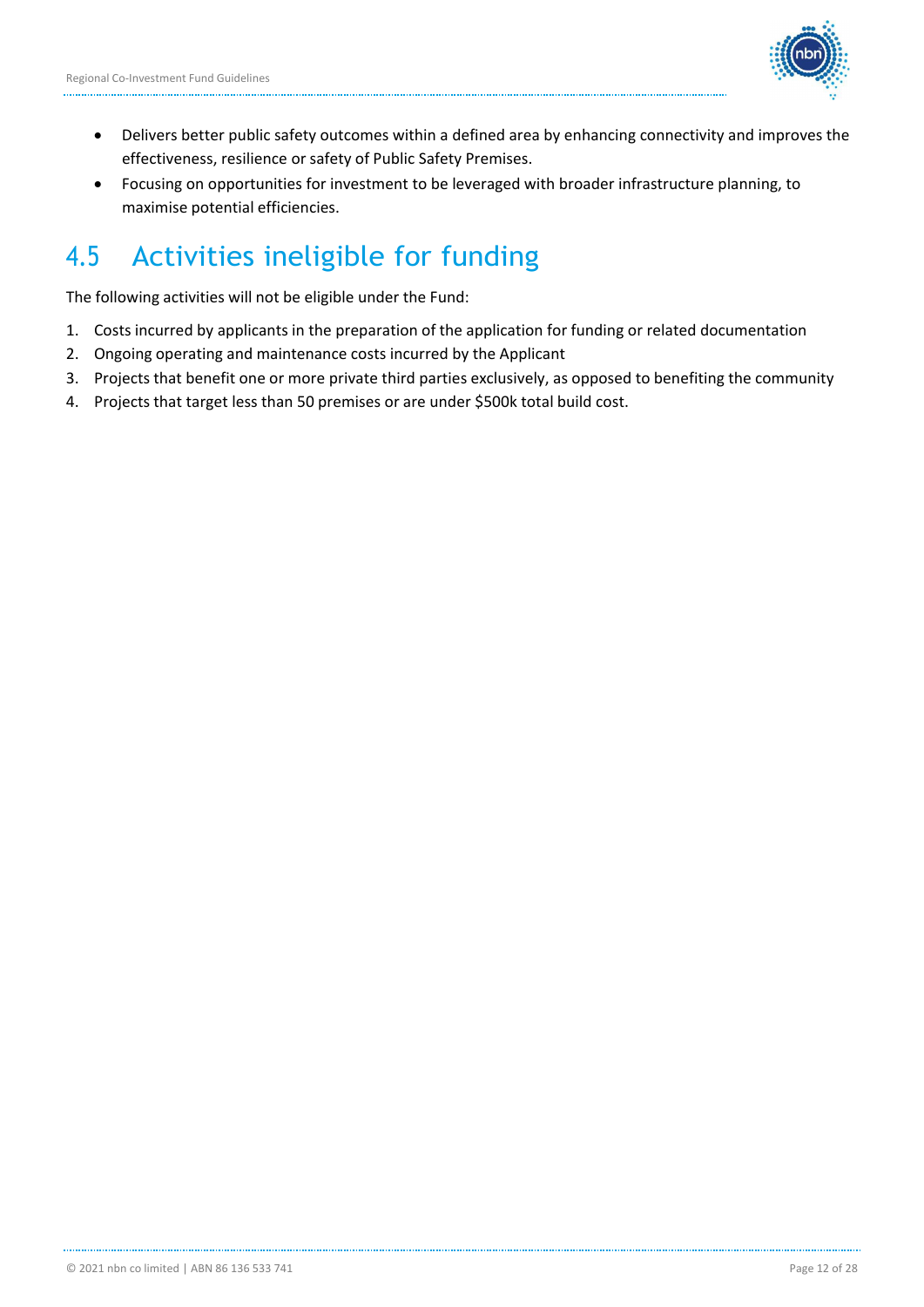

# <span id="page-13-0"></span>5 Application Process

As outlined in Figure 1, the following steps outline the application process:



#### **Figure 1 – Application Process**

As the Applicant moves through the process, any documents that the Applicant needs to fill out will be provided by **nbn** as they are required.

As outlined in Figure 1, the following steps outline the application process:

#### **1. Sign Two-way Confidentiality Agreement**

Due to the commercial and confidential nature of information that will be shared with applicants, a Two-way Confidentiality Agreement must be in place prior to these discussions. To request a Two-way Confidentiality Agreement, Eligible Applicants can email Regional Co-Investment Fund@nbnco.com.au and include their nbn<sup>™</sup> Representative (as defined in Appendix A - the person in **nbn** you normally interact with, for example, a representative from **nbn**™ Local, **nbn**™ Community & Stakeholder Engagement or **nbn™** Government Relations).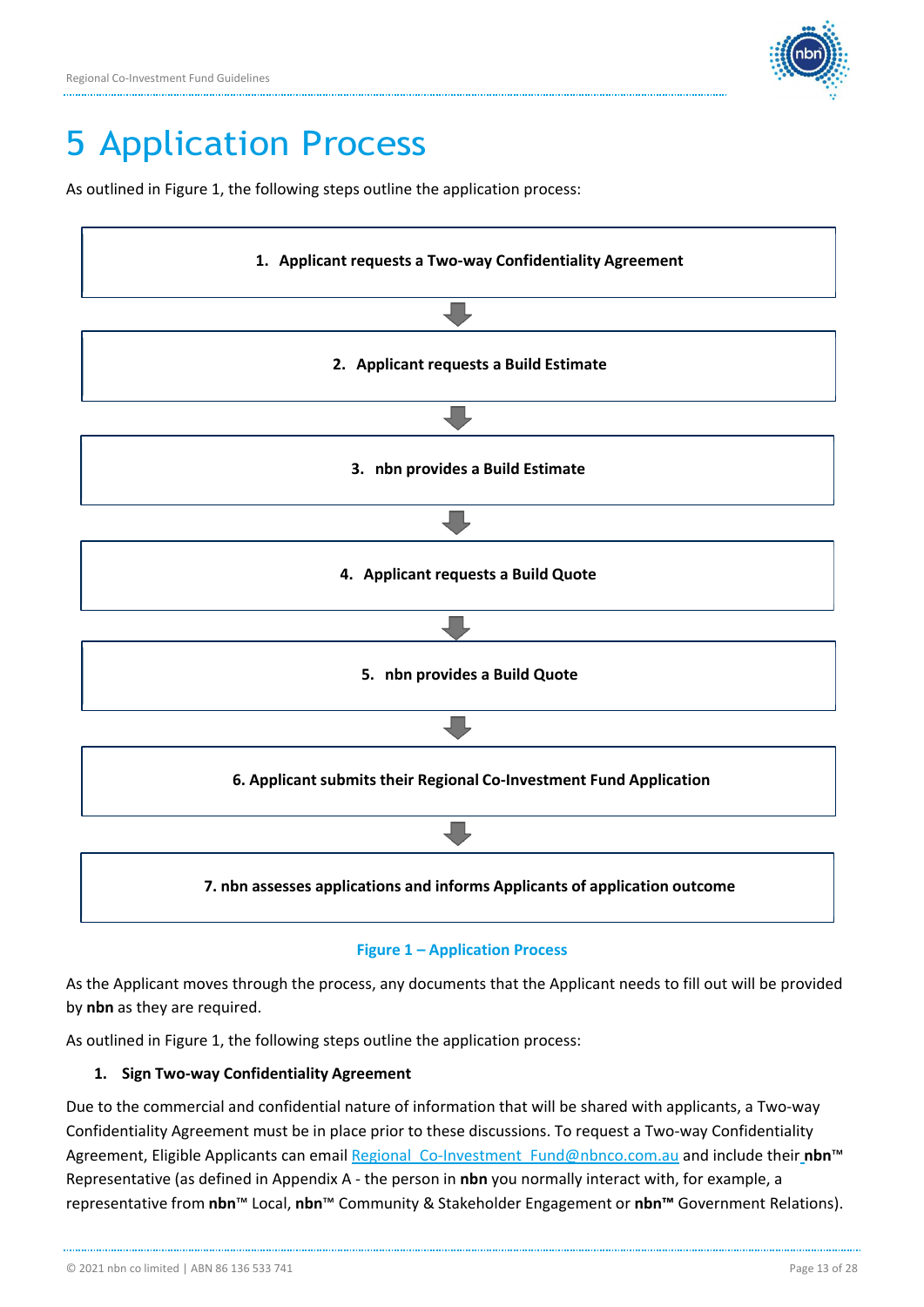

If Eligible Applicants do not know who their **nbn**™ Representative is or require additional information, they can emai[l Regional\\_Co-Investment\\_Fund@nbnco.com.au.](mailto:Regional_Co-Investment_Fund@nbnco.com.au) Your **nbn**™ Representative will be your point of contact throughout the application process however any official communications as part of the Application Process should be sent to Regional Co-Investment Fund@nbnco.com.au. to ensure they are received and properly recorded.

Once a Two-way Confidentiality Agreement is in place, **nbn** will provide the applicant with a Build Assessment Form.

#### **2. Applicant requests a Build Estimate**

A build estimate is a high-level desktop study which assesses the expected costs and revenue associated with the proposed project. It provides Applicants with an estimate of the total build costs, **nbn**'s indicative contribution and the co-investment Applicants will be required to contribute.

To request a build estimate, the applicant completes a Build Assessment Form in which they describe the details of the location to be assessed. One Build Assessment Form can be used for multiple locations. Any in-kind proposals need to be noted in the Build Assessment Form.

We recommend build estimates are requested as early as possible, to enable time for **nbn**™ to process these requests and allow sufficient time for Applicants to gain any necessary internal approvals. Applicants will need to submit their Build Assessment Form to [Regional\\_Co-Investment\\_Fund@nbnco.com.au, c](mailto:Regional_Co-Investment_Fund@nbnco.com.au)opying their **nbn**™ Representative.

#### **3. nbn provides a Build Estimate**

**nbn** will develop the build estimate and, if an NDA has been signed by the applicant, provide the applicant with a Build Estimate Letter, which includes a copy of the proposed boundaries. If, based on the details in the Build Estimate Letter, the applicant would like to make changes to what is being assessed, they can update their Build Assessment Form and re-submit it. **nbn** will then provide the applicant with an updated Build Estimate Letter.

A Funding Strategy Proposal will also be provided with the Build Estimate Letter which will need to be completed if the applicant wants to proceed to a formal build quote. Please note the Build Estimate Letter will have a 60-day validity period.

If you have requested consideration of Land or Tower Asset in-kind contributions (see **Section 4.3.2**), we will ask you to complete an In-Kind Assessment Form which will be provided by **nbn** if required.

#### **4. Applicant requests a build quote**

A build quote is a more comprehensive assessment of the proposed project. It provides applicants a fixed quote for the total build costs and required co investment they will be required to contribute.

To request a build quote, the applicant updates the Build Assessment Form with their selected localities and submits it to **nbn**. Due to the significant amount of resource required by **nbn** to develop a quote, the applicant is also required to complete a Funding Strategy Proposal. The Funding Strategy Proposal demonstrates to **nbn** that the applicant has considered how they will potentially fund the proposed project/s. The letter must have details of how the applicant intends to fund the proposed project based on the Build Estimate contribution requirement.

We recommend build quotes are requested as early as possible, to enable time for **nbn** to process these requests and allow sufficient time for Applicants to gain any necessary internal approvals. Applicants will need to submit their Build Assessment Form and Funding Strategy Proposal to Regional Co-Investment Fund@nbnco.com.au, copying their **nbn**™ Representative.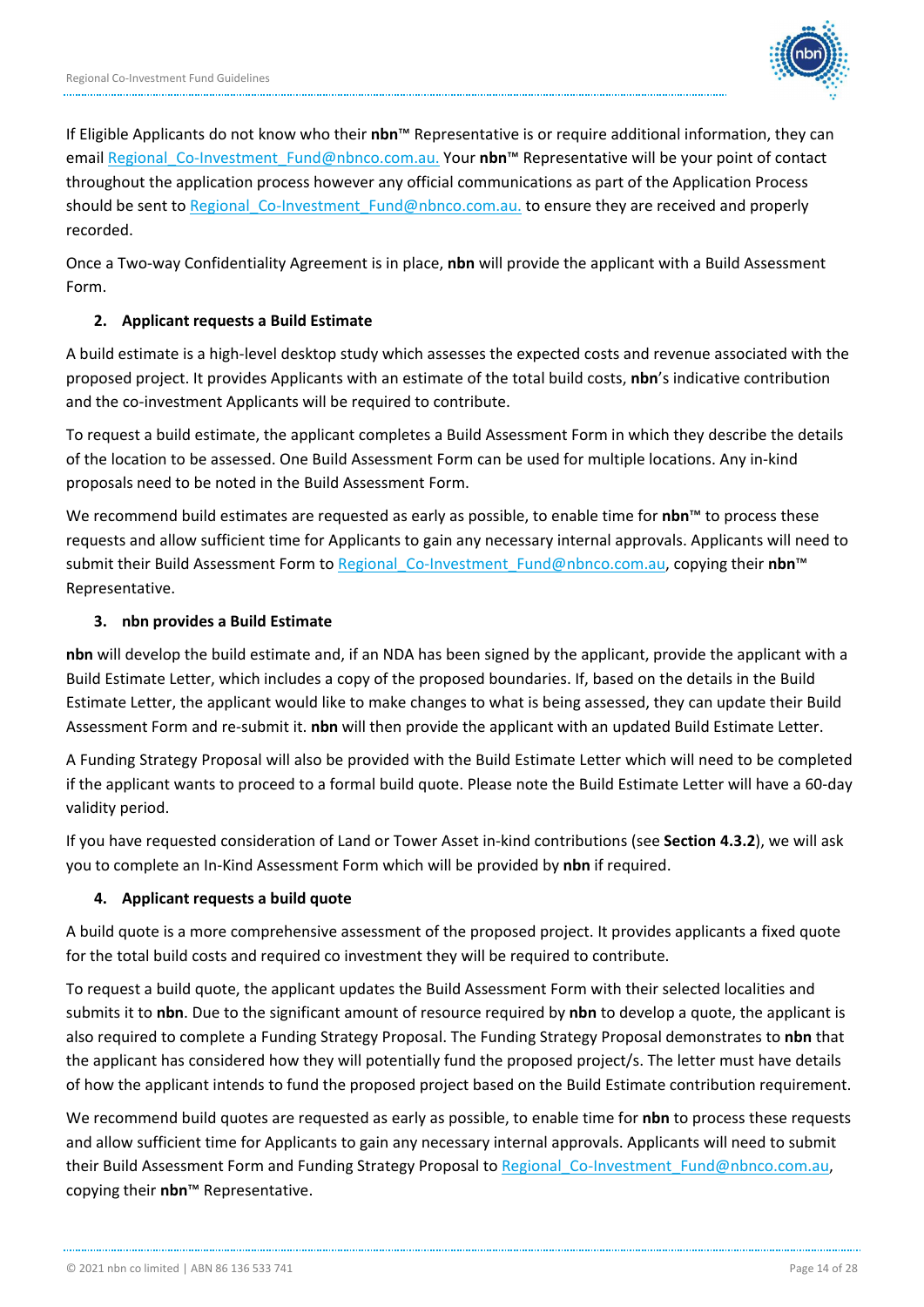

#### **5. nbn provides a Build Quote**

**nbn** will develop the build quote and provide the applicant with a Build Quote Letter. If, based on the details in the Build Quote Letter, the Applicant would like to make changes to what is being assessed, they can update the Build Assessment Form and re-submit it with their Funding Strategy Proposal to **nbn**. **nbn** will then provide the applicant with an updated Build Quote Letter. Note that the Build Quote Letter will have a 60-day validity period. After this date, a new build quote request needs to be made by re-submitting the Build Assessment Form and Funding Strategy Proposal to [Regional\\_Co-Investment\\_Fund@nbnco.com.au, c](mailto:Regional_Co-Investment_Fund@nbnco.com.au)opying their **nbn**™ Representative.

#### **6. Applicant submits Application**

If the Applicant wishes to apply for RCIF Funds, the Applicant completes and submits a completed Application Form, attaches the supplied Build Quote Letter, and other supporting material and submits it to **nbn**. Applicants will be required to complete an accountant declaration and will need to provide a Letter of Support for any funding partners as part of the Application Form. Successful Applicants will be required to enter into a commercial agreement with **nbn**. Applicants must submit their applications to **nbn** via Regional\_Co-[Investment\\_Fund@nbnco.com.au, c](mailto:Investment_Fund@nbnco.com.au)opying their **nbn**™ Representative, at any time up until the Closure Date (**5.00pm AEST on 2 May 2022, or 5 weeks from receiving your last quote, whichever is later**). In extenuating circumstances, late applications may be accepted at the solediscretion of **nbn**. Only applications received to this email address will be eligible. Note that the primary contact will be emailed with a receipt of the submitted application to confirm that the application has been received and will be **nbn**'s point of contact regarding the application.

#### **7. nbn assess applications and inform Applicants of application outcome**

Upon receiving the Application, **nbn** will aim to review the Application within 20 Business Days\*:

- o During the Application Process, where the Application has not been completed correctly, or **nbn** reasonably forms the view that it is not a Conforming Application, **nbn** may contact the Applicant and work with them to obtain required information or ask them to re-submit when ready. Please note **nbn** is not under any duty to check Applications for completeness or accuracy.
- o Where the application has or appears to have been completed correctly, **nbn** may then assess the application against the program eligibility requirements and may then proceed with assessment of the application against the criteria detailed in **Section 4**.
- o When assessing applications, **nbn** may utilise information obtained from other sources.

If the application is successful, **nbn** will notify the Applicant and reserve **nbn**'s contribution funds towards this application and aim to commence contract negotiation process within 30 Business Days. Please note, **nbn** cocontribution may be reserved but is not committed until a commercial agreement has been entered into by the Applicant and **nbn**. Please refer to the Application Validity Period and Binding Obligations in **Section 3.4** of Appendix A.

If the application is unsuccessful, **nbn** will notify the Applicant in writing of the outcome. Applicants must comply with the Process Terms and nothing in the above limits or otherwise alters the Process Terms.

\*As **nbn** is wholly owned by the Commonwealth of Australia as a Government Business Enterprise (GBE) and operated in accordance with the Public Governance, Performance and Accountability Act 2013 (PGPA Act).

Respondents are advised that as an election for the House of Representatives may be called, at which point Caretaker arrangements apply to the business of Government. By convention, decisions are not taken during this period that would bind any incoming Government and limit its freedom of action. Consequently, Respondents need to be aware that any tender processes which have not been concluded before the Caretaker Period, or which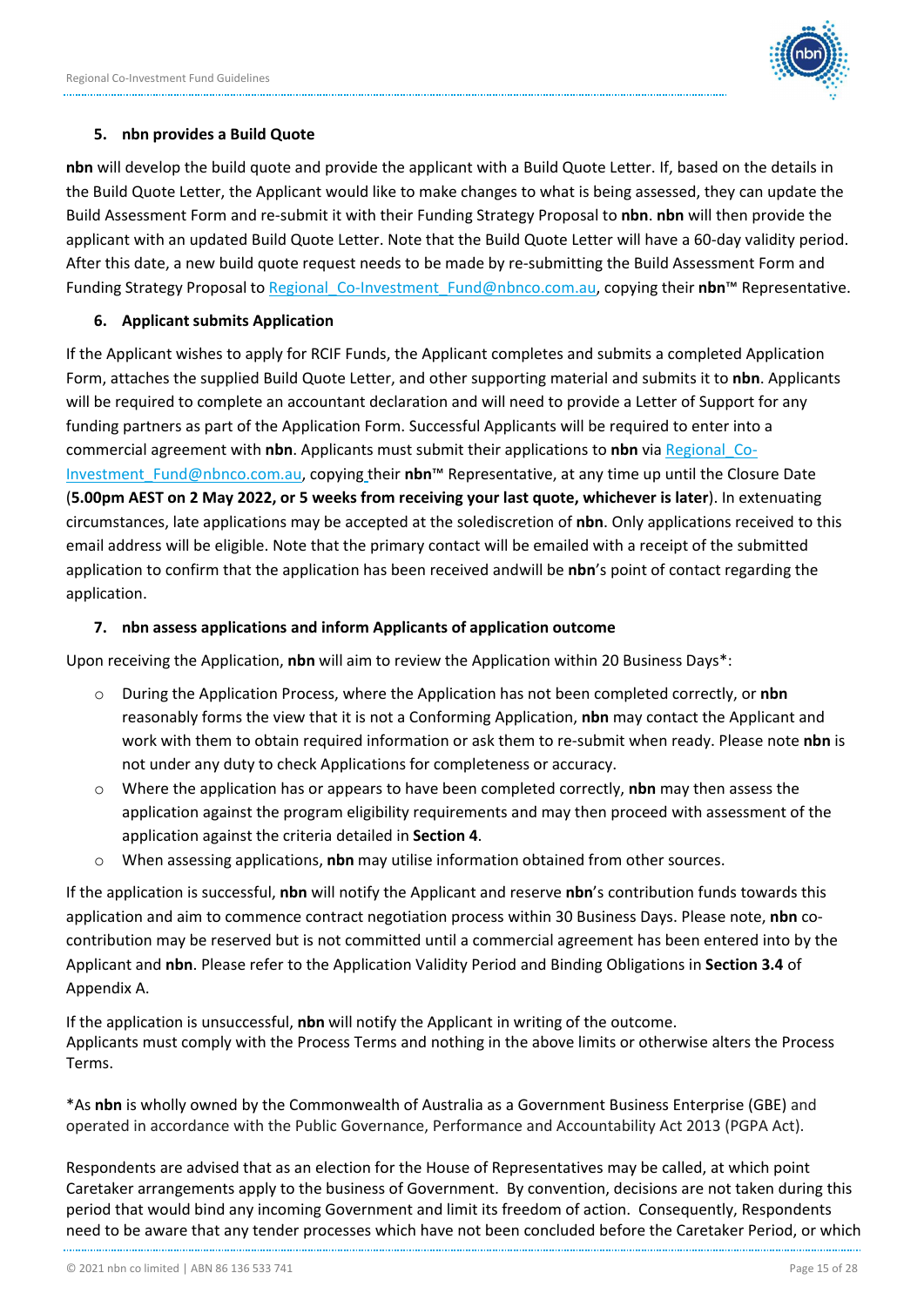

commence during the Caretaker Period, may experience delays in finalisation and could, potentially, be revised or cancelled. Without limiting any other provision of the RFP Process Terms, a Respondent will not be entitled to bring any claim of whatever nature against nbn or any of **nbn**'s Associates arising out of the application of such caretaker arrangements and conventions.

This means until the conclusion of the election we cannot assess, or make decisions relating to applications made to the RCIF.

However, we will continue this work as soon as Caretaker period ends.

# <span id="page-16-0"></span>5.1 Contact information

If you have any questions or require further information, please contact your **nbn**™ Representative or email Regional Co-Investment Fund@nbnco.com.au.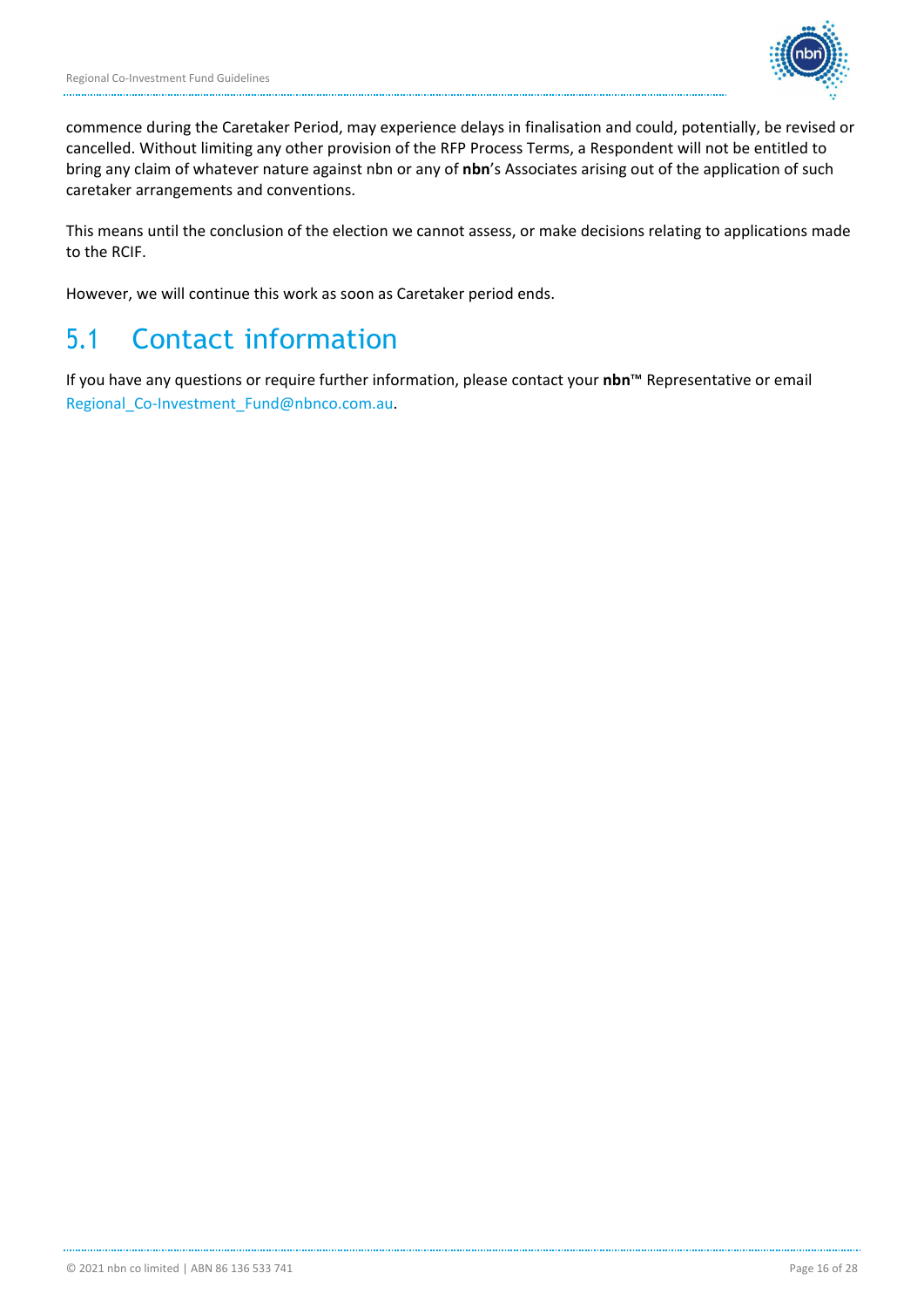

# <span id="page-17-0"></span>Appendix 1- Process Terms

## 1 Definitions and Interpretation

### 1.1 In these Guidelines and the Application documents:

**AEST** means Australian Eastern Standard Time.

**Applicant** means the persons that are eligible to apply for the Regional Co-investment Fund.

**Application** means any material submitted by an Applicant during the Application Process including any amendments or supplementary information lodged by an Applicant.

**Application Process** means the process set out in the Guidelines commencing on the date the Guidelines are issued by **nbn** and ending on the date on which a Contract is executed, or such earlier date that the process is terminated by **nbn** (if any).

**Application Validity Period** means the period of time that the Application must remain open for acceptance by **nbn**, being the period commencing on the date the Application is submitted, and ending on either:

- (a) the date on which the Applicant is notified that the Application is not successful; or
- (b) the date on which a successful Applicant commences negotiation with **nbn** on the Contract.

**Build Estimate** means a high-level desktop study which assesses the expected costs and revenue associated with the proposed project. It provides Applicants with an estimate of the total build costs, nbn's indicative contribution and the co-investment Applicants will be required to contribute.

**Build Quote** means a more comprehensive assessment of the proposed project than a Build Estimate and provides applicants a fixed quote for the total build costs and required co investment they will be required to contribute.

**Business Day** means a day on which banks are open for business excluding Saturdays, Sundays and public holidays in New South Wales.

**Closure Date** means the date specified as the Closure Date in the Guidelines, as may be amended by **nbn** from time to time.

**Conforming Application** means an Application that addresses the requirements of these Guidelines.

**Contract** means any contract executed by **nbn** and the Applicant in respect of the Fund.

**Eligibility Criteria** means the eligibility criteria specified in the Guidelines.

**Fund** means the Regional Co-Investment Fund as described in these Guidelines.

**Government Agency** means any government or any governmental administrative, fiscal or judicial body, department, commission, authority, tribunal, agency or entity in any part of the world.

**Guidelines** means this Guidelines document and its Schedules and Appendices, as varied, clarified and supplemented by **nbn** during the Application Process.

**Indirect Loss** means any:

- (a) indirect or consequential loss; and
- (b) any loss of revenue, loss of profit or loss of business opportunities.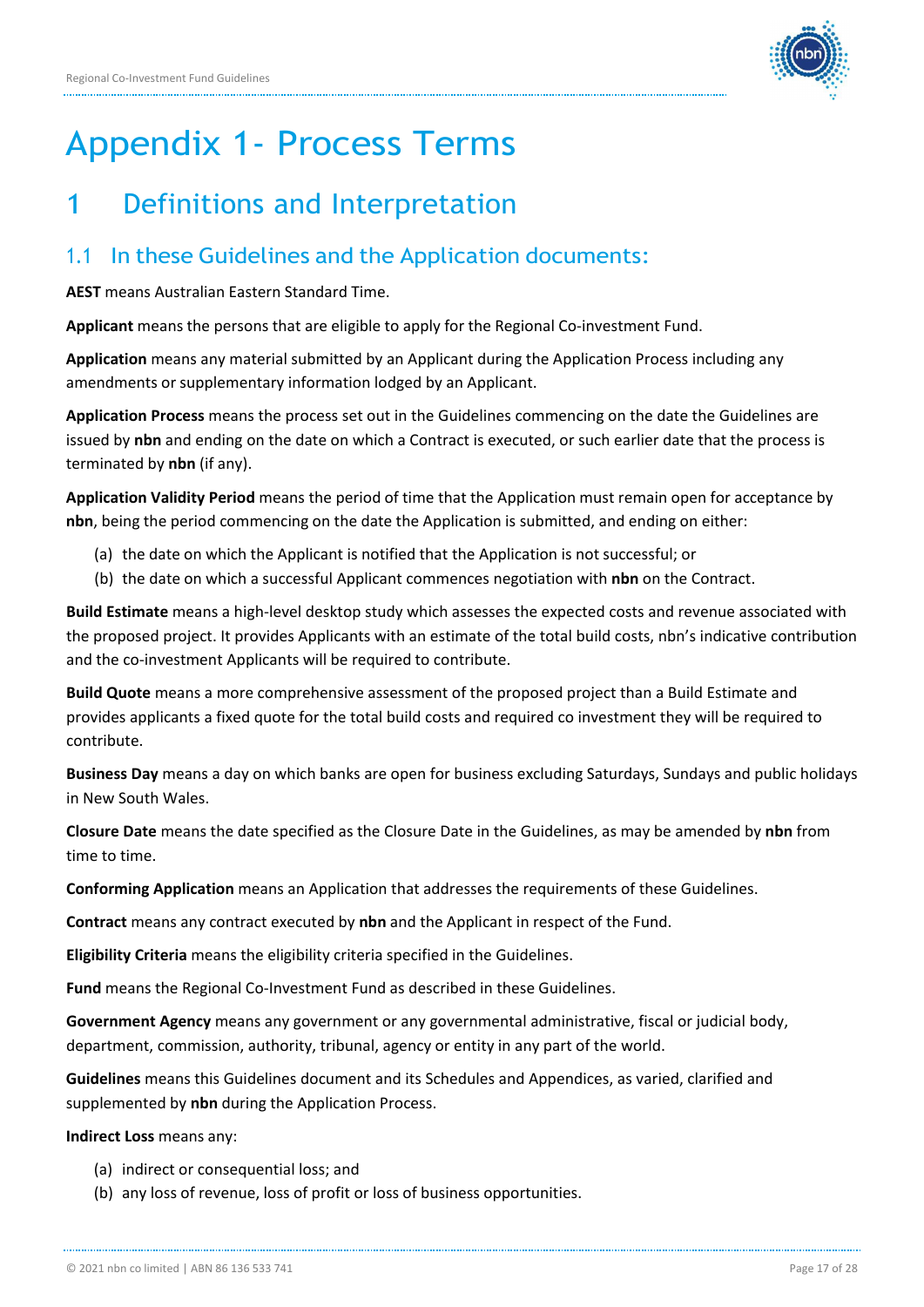

**Intellectual Property Rights** means all existing and future industrial and intellectual property rights, including copyright (including computer software), trademarks and designs (whether registered or unregistered), service marks, patents (including the inventions the subject of such patents), semiconductor and circuit layout rights, trade, business, company and domain names, database rights, confidential and other proprietary rights, trade secrets and know how, inventions, discoveries and processes, and the rights to apply for the registration of any such rights, and any similar or analogous rights from time to time, whether created before or after the date of these Process Terms both in Australia and throughout the world.

**Law** means any applicable statute, regulation, by-law, ordinance, policy or subordinate legislation in force from time to time in any part of the world and includes the common law and equity as applicable from time to time, and any mandatory standards or industry codes of conduct.

**nbn** means **nbn** Limited ABN 86 136 533 741 of Level 13, 100 Mount Street, North Sydney NSW 2060.

**nbn™ Representative** means the person in **nbn** you normally interact with, for example, a representative from **nbn**™ Local, **nbn**™ Community & Stakeholder Engagement or **nbn™** Government Relations.

**Process Terms** means the conditions in this **Appendix 1**.

**Project** means a geographically contiguous area that is covered by one build estimate or build quote.

**RCIF** means Regional Co-Investment Fund (the Fund).

**Related Body Corporate** means a related body corporate as that expression is defined in the Corporations Act 2001 (Cth).

**Validity Period** means the period of time that the build estimates and build quotes will remain valid.

**'We'** means **nbn**.

**'You'** means the Applicant.

#### 1.2 Interpretation

In these Process Terms and other documents:

- (a) Headings and bold type are for convenience only and do not affect the interpretation of these Process Terms.
- (b) The singular includes the plural and the plural includes the singular.
- (c) Words of any gender include all genders.
- (d) Other parts of speech and grammatical forms of a word or phrase defined in the Process Terms or these Guidelines have a corresponding meaning.
- (e) An expression importing a person includes any company, partnership, joint venture, association, corporation or other body corporate and any Government Agency as well as an individual.
- (f) A reference to any legislation includes all delegated legislation made under it and amendments, consolidations, replacements or re-enactments of any of them.
- (g) A reference to a document includes all amendments or supplements to, or replacements or novations of, that document.
- (h) A reference to a party to a document includes that party's successors and permitted assignees.
- (i) A promise on the part of 2 or more persons binds them jointly and severally.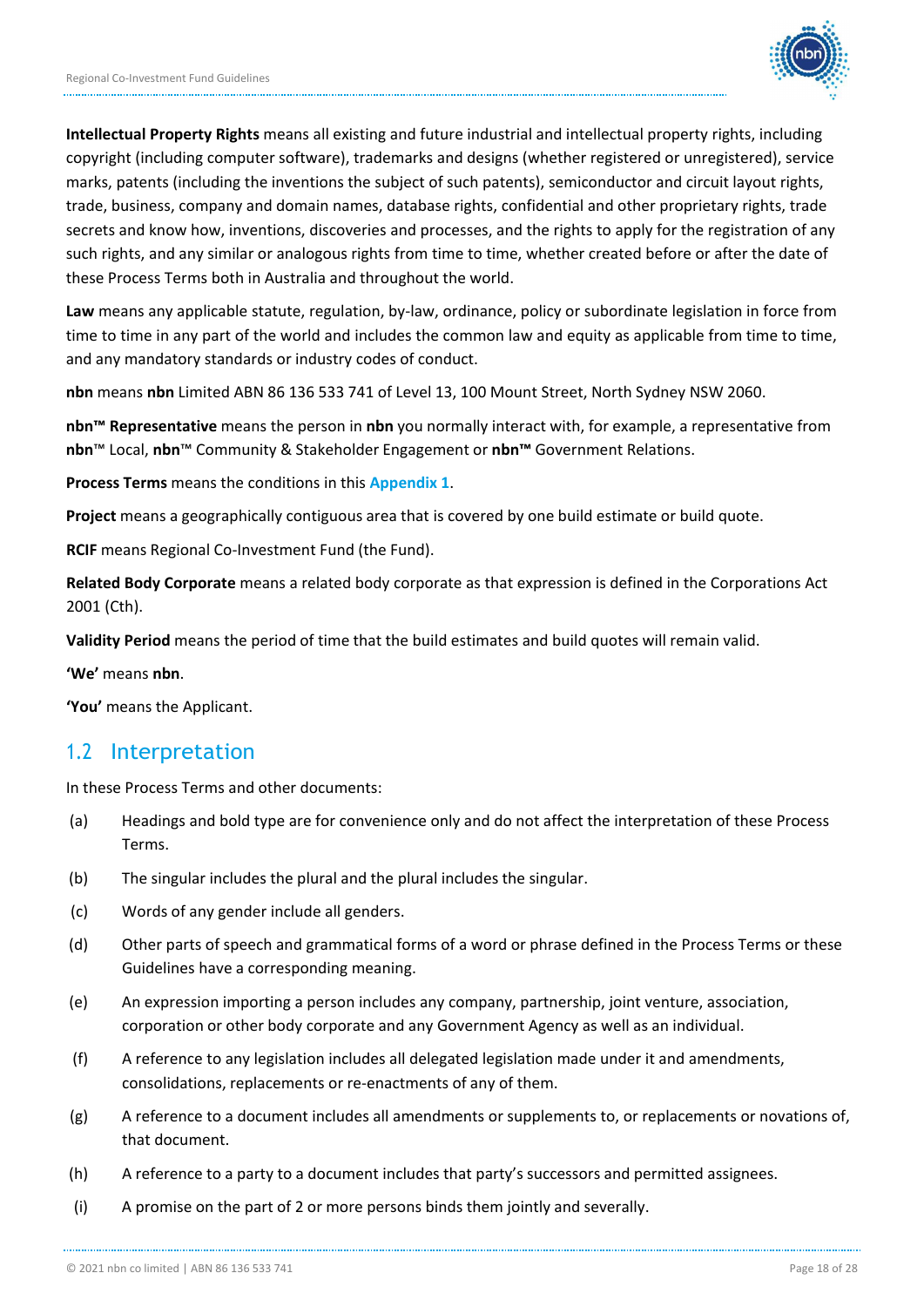

- (j) A reference to liquidation or insolvency includes any occurrence of any event of liquidation or insolvency including a winding up application being made and not withdrawn within twenty one (21) days, a failure to comply with a statutory demand, the appointment of a provisional liquidator or administrator, the entering into of an arrangement with creditors, a voluntary winding up other than for the purpose of a bona fide corporate reconstruction, any inability to pay debts as and when they fall due, any admission of insolvency, any court order relating to any of the above or any similar procedure or, where applicable, changes in the constitution of any partnership or person, or death.
- (k) No provision of these Process Terms, the Guidelines or any Application documentation will be construed adversely to a party because that party was responsible for the preparation of that provision.
- (l) A reference to a body, other than **nbn** or an Applicant (including an institute, association or authority), whether statutory or not:
	- I. which ceases to exist; or
	- II. whose powers or functions are transferred to another body, is a reference to the body which replaces it or which substantially succeeds to its powers or functions.
- (m) A reference to time is to local time in Sydney.
- (n) A reference to '\$' or 'dollars' is a reference to the lawful currency of Australia.

#### 1.3 Interpretation of inclusive expressions

Specifying anything in these Process Terms after the words 'include' or 'for example' or similar expressions does not limit what else is included unless there is express wording to the contrary.

### 1.4 Business Day

Where the day on which or by which any thing is to be done is not a Business Day, that thing must be done by the next Business Day.

## 2 Representatives

#### 2.1 nbn Representative

- (a) All notices, instructions, information and other communications that the Applicant is required to give to **nbn** in relation to the Application Process must be given to the **nbn™** Representative, except as otherwise provided.
- (b) The **nbn™** Representative may at any time delegate to any person any of the powers and duties vested in it and will provide the Applicant with notice in writing of this delegation.

#### 2.2 Primary Contact

- (a) You must identify the Primary Contact in your Build Assessment Form.
- (b) You must notify **nbn** of the details of any replacement Primary Contact.
- (c) The Primary Contact represents and acts for the Applicant at all times and the Applicant will be bound by the actions of the Primary Contact. Matters within the knowledge of the Primary Contac are taken to be within the knowledge of the Applicant.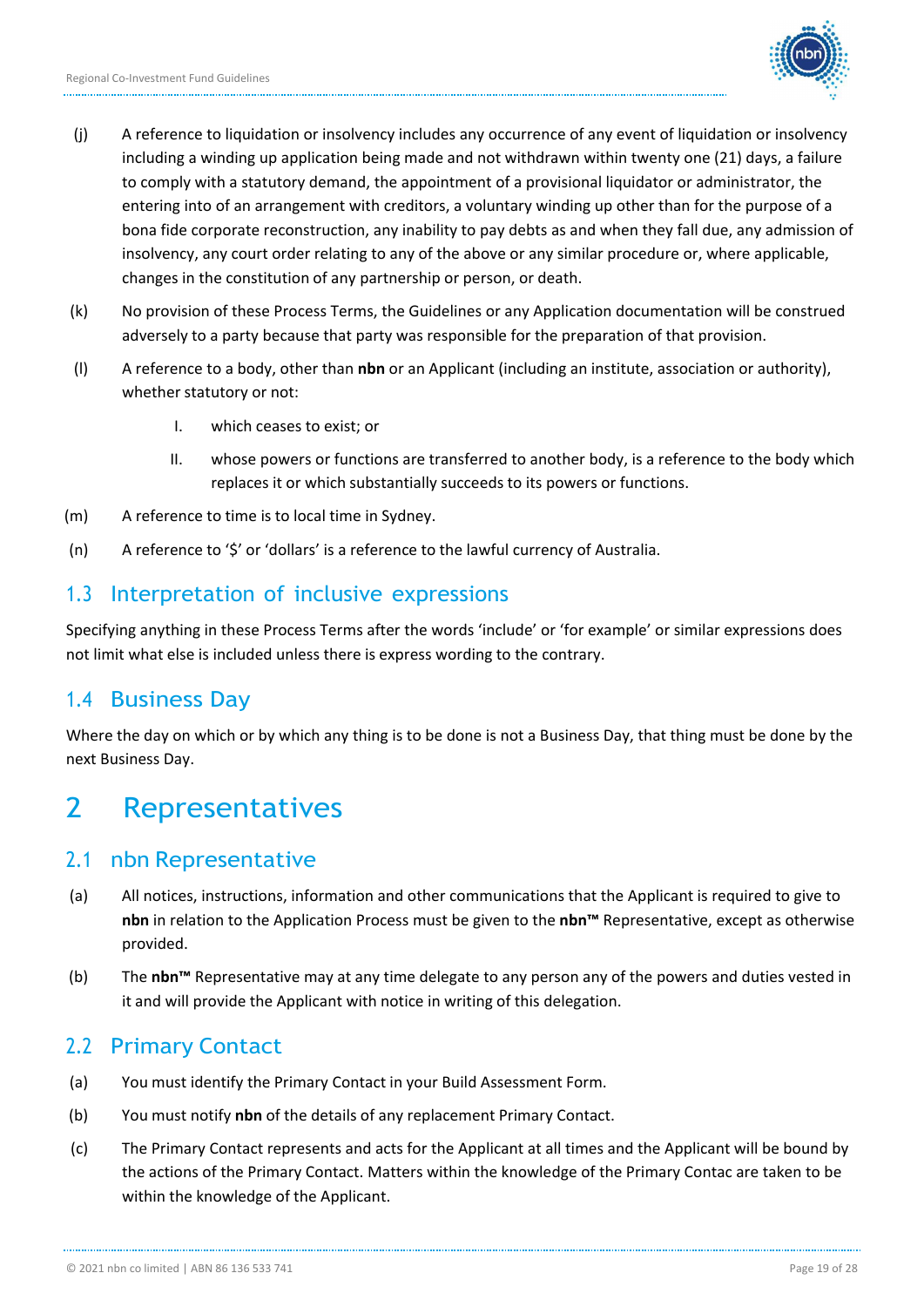

(d) Any notices, instructions, information and other communications **nbn** provides to the Primary Contact will be deemed to have been delivered to the Applicant.

# 3 Application Process

#### 3.1 Invitation

The Application Process is an invitation for you to submit an Application on the terms set out in the Guidelines and in accordance with these Process Terms.

### 3.2 Submission of Applications

- (a) In submitting an Application, You must:
	- I. submit the Application by the Closure Date specified in the Guidelines;
	- II. submit the Application at the place specified in the Guidelines or otherwise notified by **nbn**;
	- III. submit the number of soft copies of your Application (in the formats specified) as specified in the Guidelines;
	- IV. include in the Application the required information specified in the Guidelines.
- (b) In submitting any other materials required to be submitted by the Guidelines, You must submit them in accordance with the requirements of these Guidelines.
- (c) **nbn** may strictly enforce the Closure Date and any other closing dates outlined in the Guidelines but reserves the right to accept late Applications and response materials. **nbn** may extend the Closure Date and any other closing dates in these Guidelines by giving you notice in writing.

## 3.3 Timing of Application Process

The indicative timetable for the Application Process is set out in the Guidelines (refer **Section 3.2** of the Guidelines). The proposed timetable does not create any legal obligation on **nbn** to take any action or exercise any right within the time frames specified.

### 3.4 Binding obligations

- (a) You agree that the request for a Two-way Confidentiality Agreement, or submission of any other document required to be submitted by these Guidelines (whichever occurs first) creates a contract between **nbn** and you governing the Application Process on the terms of these Guidelines, including these Process Terms.
- (b) To the extent of any inconsistency between these Process Terms and the rest of the Guidelines, these Process Terms prevail to the extent of that inconsistency.
- (c) An Application constitutes an offer binding on you and capable of acceptance by **nbn** at any time before the expiration of the Application Validity Period.
- (d) By submitting an Application, You agree:
	- I. that Your Application, including terms and prices, will remain valid and irrevocable until the end of the Application Validity Period;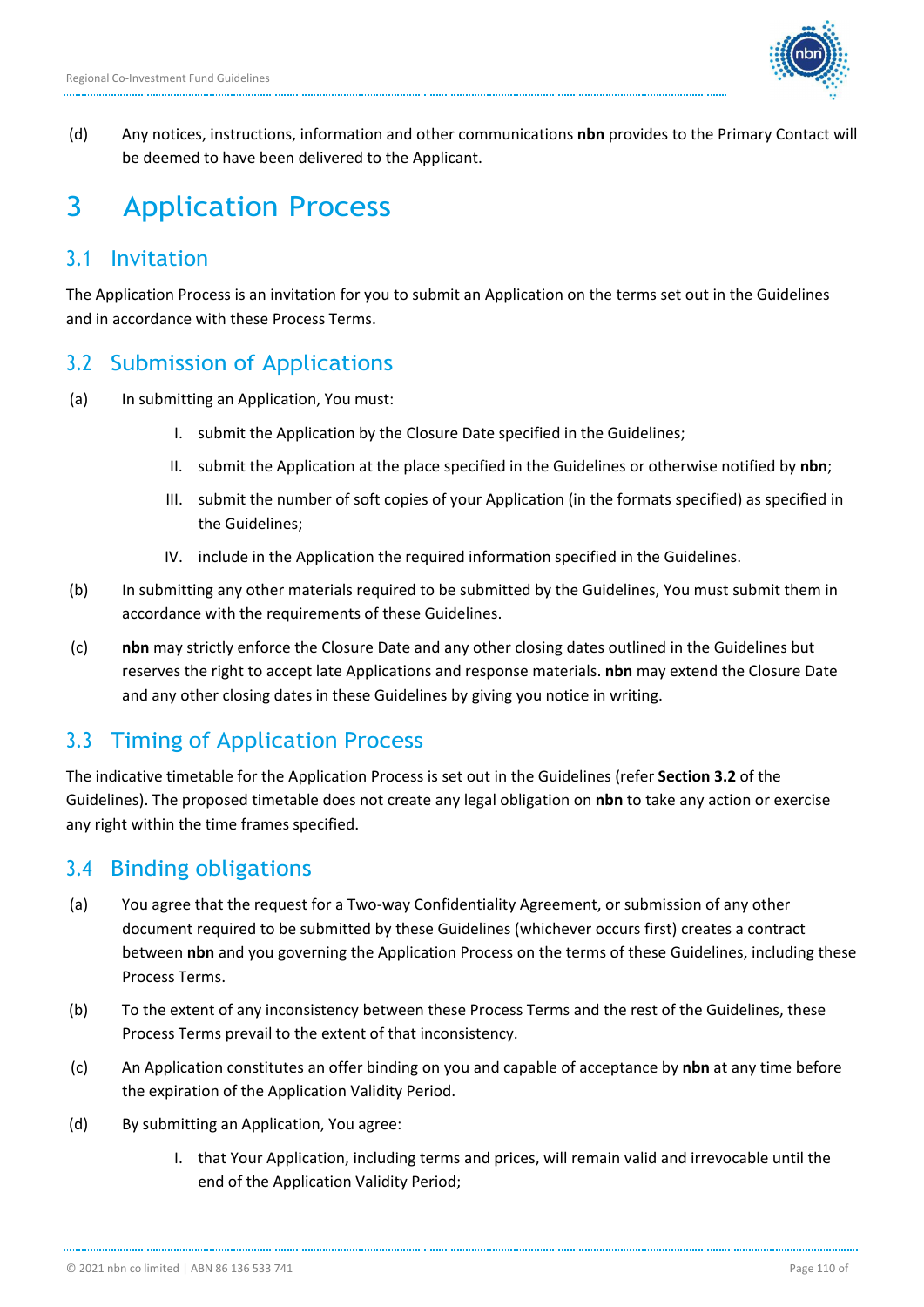

- II. not to replace, amend or supplement Your Application unless requested to do so by **nbn** or otherwise agreed by **nbn**; and
- III. any replacement, amendment or supplement to Your Application will constitute a co-existing offer binding on You and capable of acceptance by **nbn**.

#### 3.5 Amendments

- (a) You must not amend your Application or withdraw Your Application during the Application Validity Period, unless **nbn** agrees.
- (b) If You purport to amend or withdraw Your Application (without the agreement of **nbn**), **nbn** may in its absolute discretion accept the Application in the amended form, defer consideration of the Application as a new Application, or remove the Application from the process.
- (c) **nbn** may ask any other Applicant to submit variations or additions to its Application. If so, **nbn** is not under any obligation to extend the same opportunity to You.
- (d) You must inform **nbn** promptly in writing of any material change:
	- I. to any information in your Application;
	- II. in circumstances that may affect the truth, completeness, or accuracy of any of the information You have provided in connection with the Application; or
	- III. which could impact adversely on Your ability to perform the obligations in relation to the Application or the Contract.
- (e) If **nbn** accepts any amendment or supplementary information provided by an Applicant, then such amendment or supplementary information will be taken to form part of the Applicant's Application.

### 3.6 Clarification

- (a) If You find any discrepancy, error or omission in the Guidelines, you may submit a request for clarification. A request for clarification should be submitted by email to Regional Co-Investment Fund@nbnco.com.au, by the date (if any) specified in and in accordance with the provisions of the Guidelines.
- (b) **nbn** will acknowledge your submission of a request for clarification but may in its absolute discretion decline to answer the request.
- (c) **nbn** reserves the right to decline to answer requests for clarification.
- (d) If **nbn** decides to answer the Applicant's request for clarification, it may do so by notice in writing to all Applicants.
- (e) **nbn** will treat any request for clarification as confidential if the Applicant requests a confidential response and **nbn** agrees, in its discretion, that the question will be treated as confidential.
- (f) **nbn** will provide the Applicant with the opportunity to withdraw a question if **nbn** does not agree to treat the question and/or any response to the request for clarification as confidential.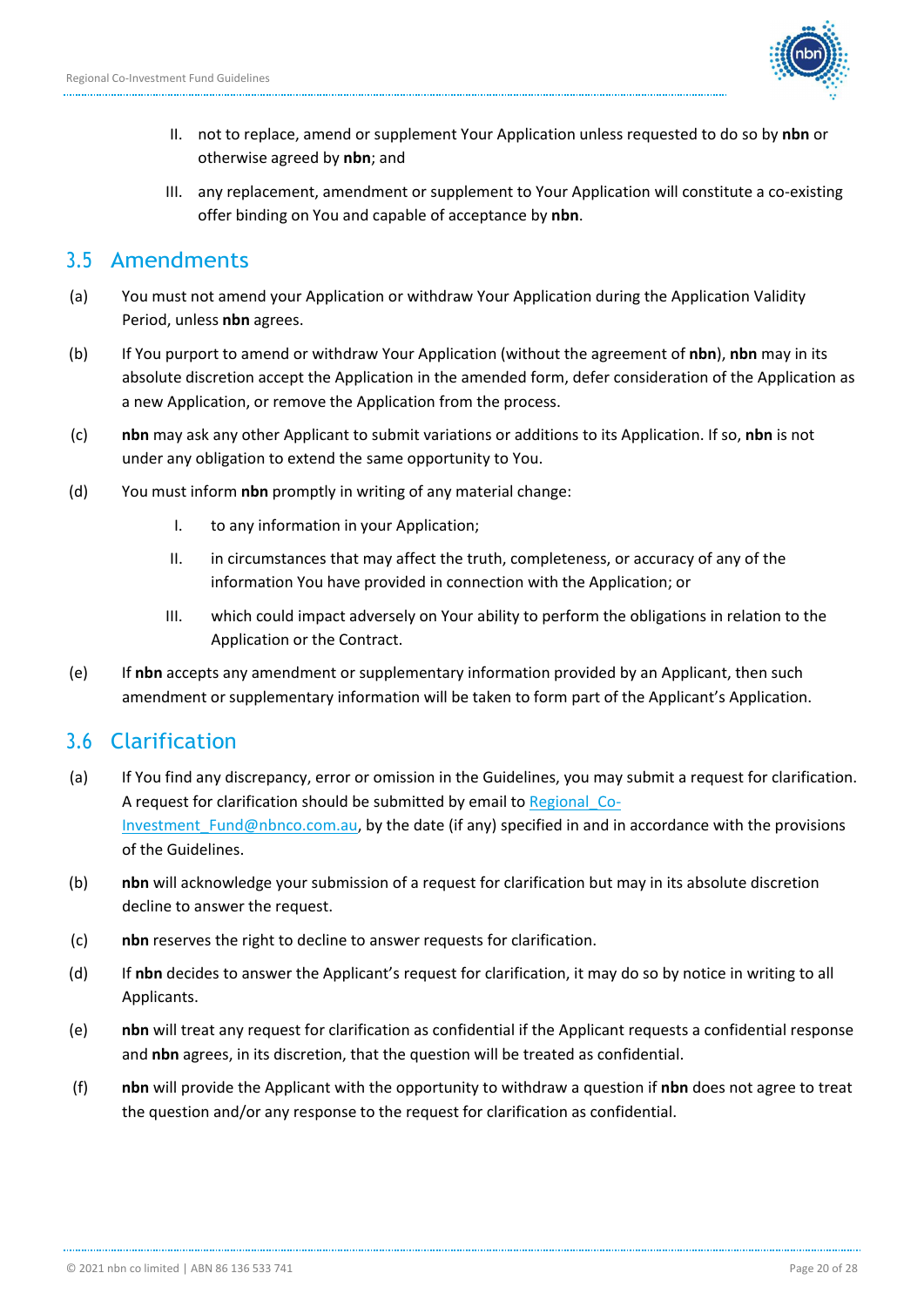

### 3.7 Variations to Guidelines

- (a) **nbn** may amend or vary the Guidelines, including the EOI Process Terms and any other Fund document, and will notify the Primary Contact if **nbn** considers that any such amendment or variation is a material amendment or variation.
- (b) If You have lodged Your Application to **nbn** on or before the date on which You were notified of the relevant material amendment or variation, You may, within 5 Business Days, amend, vary or withdraw your Application by notice in writing by emailing Regional Co-Investment Fund@nbnco.com.au.
- (c) You agree that no amendment or variation will, unless material, be deemed to be an amendment or variation which entitles you to amend, vary or withdraw Your Application.

#### 3.8 Initial assessment

- (a) **nbn** will initially review the Application for completeness to ensure that all the required information required by the Guidelines has been provided. **nbn** is not under a duty to check Applications for completeness, accuracy or otherwise however.
- (b) If a Response is not complete, **nbn** will decide whether it should be considered in, or excluded from, the assessment process and whether the missing information should be requested from the Applicant.
- (c) **nbn** may engage the services of external experts or advisers to assist with the assessment of Applications.

#### 3.9 Assessment Criteria

- (a) If any assessment criteria are specified in the Guidelines, **nbn** will assess the Applications by reference to the assessment criteria.
- (b) The listing order of the assessment criteria should not be interpreted as an indication of the weighting **nbn** will attribute to the assessment criteria when reviewing the Applications.
- (c) In addition, **nbn** may in its absolute discretion have regard to:
	- I. its previous dealings and experience with the Applicant (and the dealings and experience of **nbn**'s advisers with the Applicant);
	- II. any information about the Applicant that is in the public domain; and
	- III. any information obtained pursuant to any meetings conducted with the Applicant.
- (d) **nbn** reserves the right in its absolute discretion to:
	- I. vary or amend the assessment criteria at any time;
	- II. seek clarification, additional information or further actions (including site visits or inspections) from one or more of the Applicants (but not necessary all) in respect of any aspect of their Application;
	- III. call for the submission of revised Application from one or more Applicants;
	- IV. enter into direct negotiations with one or more of the Applicants in respect of the RCIF; and/or
	- V. give preference to any one or more of the assessment criteria over the other assessment criteria.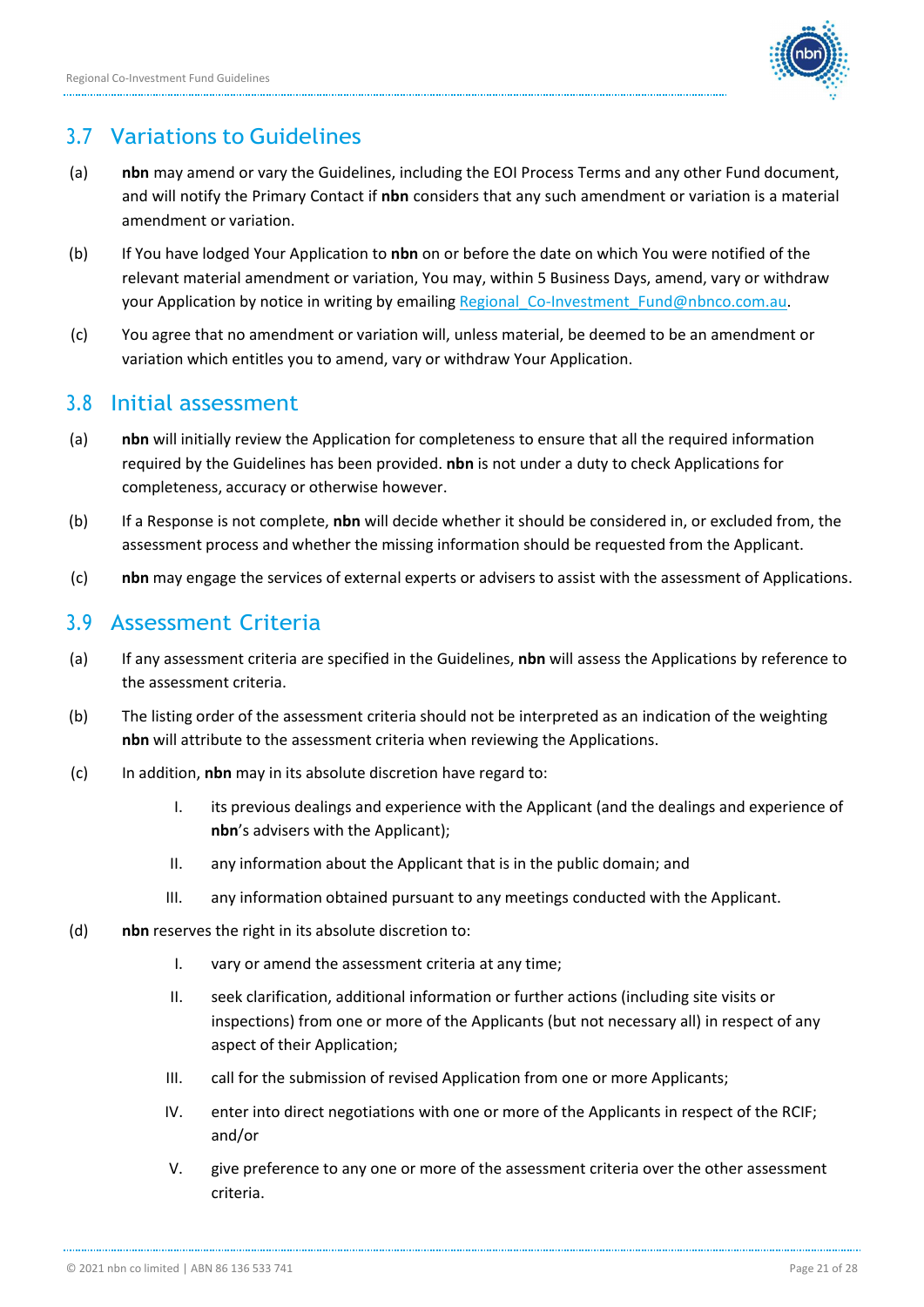

- (e) Where **nbn** exercises its rights under **Section 3.9(d)I**, it will give the Applicant notice of the variation or amendment and give the Applicant opportunity to amend, vary or withdraw its Application by notice, in writing.
- (f) By submitting a Response, You agree that:
	- I. **nbn** is under no obligation to disclose any aspect of its assessment process, including but not limited to, any working papers produced when selecting approved Applicant(s); and
	- II. You must not seek access to such information.

## 4 Licence to use intellectual property

You hereby grant **nbn**, its Related Companies, and its personnel, advisers, contractors and consultants, an irrevocable, perpetual, world-wide, royalty-free, transferable licence (with unlimited rights to sub-licence) to copy, adapt, modify, disclose or otherwise use the Application and any other materials submitted by You in response to these Guidelines, including any Intellectual Property Rights incorporated in your Application and any other materials submitted by You in response to these Guidelines, for the purposes of:

- (a) undertaking this Application Process, including assessing and clarifying Your Application; and
- (b) negotiating, preparing, executing and performing the Contract, if any.

## 5 Costs

- (a) You must bear all costs you incur during the Application Process including in relation to the preparation, lodgement and evaluation of Your Application and the negotiation of a resulting Contract (if any).
- (b) **nbn** is not responsible for, and will not pay, any costs, expenses or losses you incur in the preparation, clarification or negotiation of Your Application or in connection with the Application Process.

# 6 Contracting

No enforceable contract with respect to delivery of the project the subject of the Application, or in respect of the Fund, will exist between **nbn** and any other party, unless and until the parties have signed a written Contract.

# 7 Confidentiality

- (a) The Two-Way Confidentiality Agreement between you and **nbn** governs confidentiality in relation to the Fund, these Guidelines and the Application Process.
- (b) Notwithstanding any other document, You acknowledge and agree that the information You submit on social and economic benefits associated with Your Application does not constitute 'confidential information' of the Applicant (as that term may be defined in any Two-way Confidentiality Agreement between the Applicant and **nbn**).

# 8 Publicity

(a) **nbn** may publish or make public statements about key information in respect of the Applicant's participation in the Application Process and/or the Fund, including the Applicant's name, subject matter of the Application, location and value of the project(s) in the Application and social and economic benefits associated with the Application.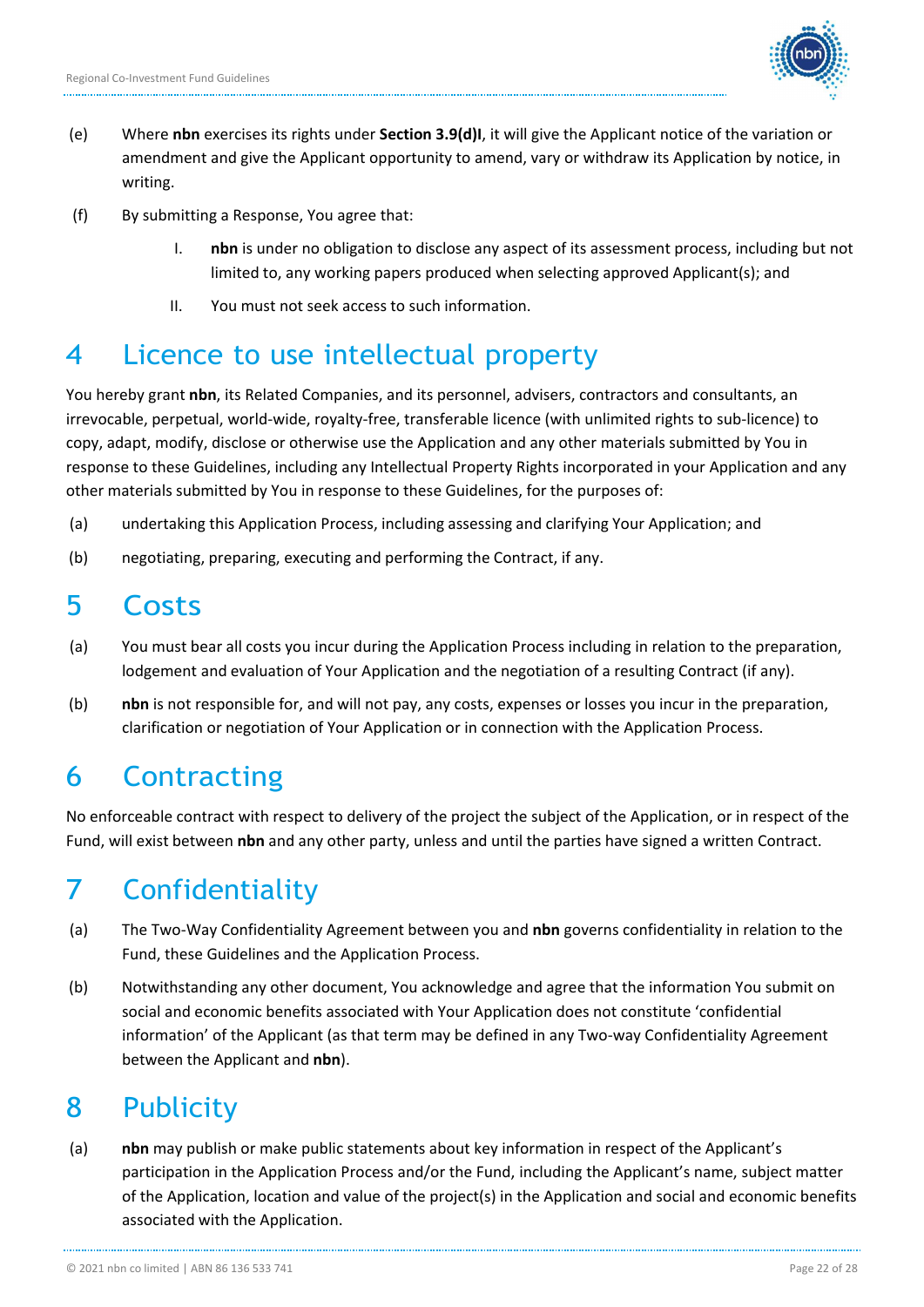

(b) You must not make any press or other public announcements or releases, including by social media, relating to the Fund, the Application Process, or the negotiation of any Contract without the prior written consent of **nbn**.

# 9 No lobbying, improper interference or solicitation

Applicants and their representatives are prohibited from engaging directly or indirectly in lobbying, improper interference or solicitation of **nbn**, including but not limited to Members of Parliament, their Advisors, other related Government agents and **nbn**'s advisers with respect to any aspect relating to the Application Process, the Fund or any activities which are likely to give rise to the perception that they have engaged in lobbying, improper interference or solicitation of **nbn** or its advisers. Any breaches of these requirements may result in an Applicant being removed from the process.

# 10 Probity and conflicts

#### 10.1 Conflicts of Interest

- (a) Applicants, and their officers, employees and professional advisors must not engage in collusive anticompetitive conduct or any similar conduct with another Applicant or any other person in relation to the Application Process or the Fund, including:
	- I. entering into an agreement with any other Applicant as to which Applicant should be successful;
	- II. meeting with other Applicants or their officers, employees, advisers, consultants, contractors or agents;
	- III. agreeing to fix prices or the terms of any contract; or
	- IV. agreeing to pay any amount of money or any other benefit to any unsuccessful Applicant.
- (b) In the event You have a real or perceived conflict of interest, You must:
	- I. declare that interest to **nbn** in writing as soon as the conflict is identified;
	- II. ensure that it is assessed in consultation with **nbn**;
	- III. comply with any additional Application Process requirements notified to you by **nbn** in writing from time to time in connection with that real or perceived conflict of interest (including the **nbn** Conflict of Interest Policy and **nbn** Whistleblower Policy which may be found on **nbn**'s website at www.nbnco.com.au); and
	- IV. ensure that it is resolved in favour of the public interest.
- (c) You must ensure that your performance in respect of identifying, declaring and resolving any conflict of interest is beyond reproach.

#### 10.2 Probity and Conflicts

- (a) A Probity Adviser has been engaged who will provide oversight of the sourcing and Application Process.
- (b) The Probity Adviser is not part of the assessment committee but is an independent observer of the assessment process for the purpose of monitoring compliance with due probity measures.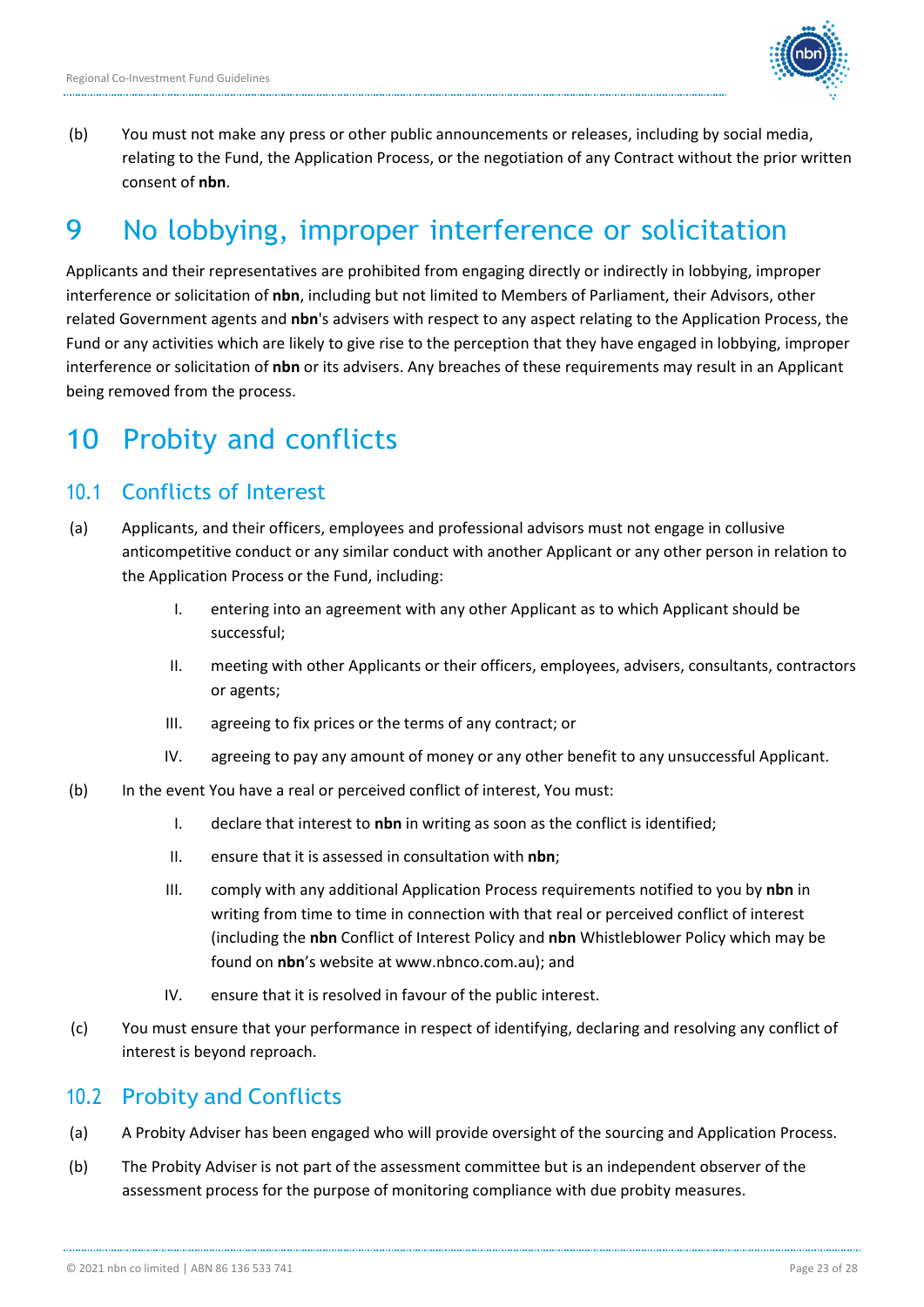

- (c) Any probity concerns regarding this Application Process, or any other aspect of the process, must be raised with **nbn** in writing with appropriate detail. **nbn** may then brief the Probity Adviser on the matter for the purpose of seeking advice.
- (d) Where the Applicant, being reasonable, feels that their concerns are not being adequately addressed, they may submit their probity concerns direct to the Probity Adviser in writing.
- (e) The Probity Adviser will raise all such matters with **nbn**, making recommendations where necessary. Any action taken as a result of such process will be at the absolute discretion of **nbn**.
- (f) The probity adviser's contact details are:

Mr. Michael Shatter Director - Risk Advisory Services RSM Australia Email[: michael.shatter@rsm.com.au](mailto:michael.shatter@rsm.com.au)

#### 10.3 Probity checks

- (a) By submitting request for a Two-way Confidentiality Agreement or any other material required by the Guidelines to be submitted (whichever comes first), you consent to probity checks being conducted on you, your officers and employees.
- (b) Probity checks may include (without limitation):
	- I. inquiries as to your identity and standing, including the identity and standing of your officers, employees and any guarantor or referee named in any Response document;
	- II. independent investigation regarding you and the information contained in an Application document;
	- III. investigations into probity and security issues, commercial structure, business and credit history, prior contract compliance and performance and any criminal records or pending charges;
	- IV. interviews with any referees; and
	- V. research into any activity that is, or might reasonably be expected to be, the subject of criminal or other regulatory investigation.
- (c) We may take into account any matters revealed as a result of probity checks in evaluating a Response document.
- (d) We are under no obligation to provide you with details of the results of our probity checks.

## 11 nbn rights

Without limiting any other section of these Process Terms, **nbn** may, in its absolute discretion, do any one or more of the following:

- (a) alter or amend any aspect of the Application Process at any time and withdraw from the Application Process at any time;
- (b) repeat any stage of the Application Process;
- (c) change any date in the Application Process (eg extend or shorten timeframes);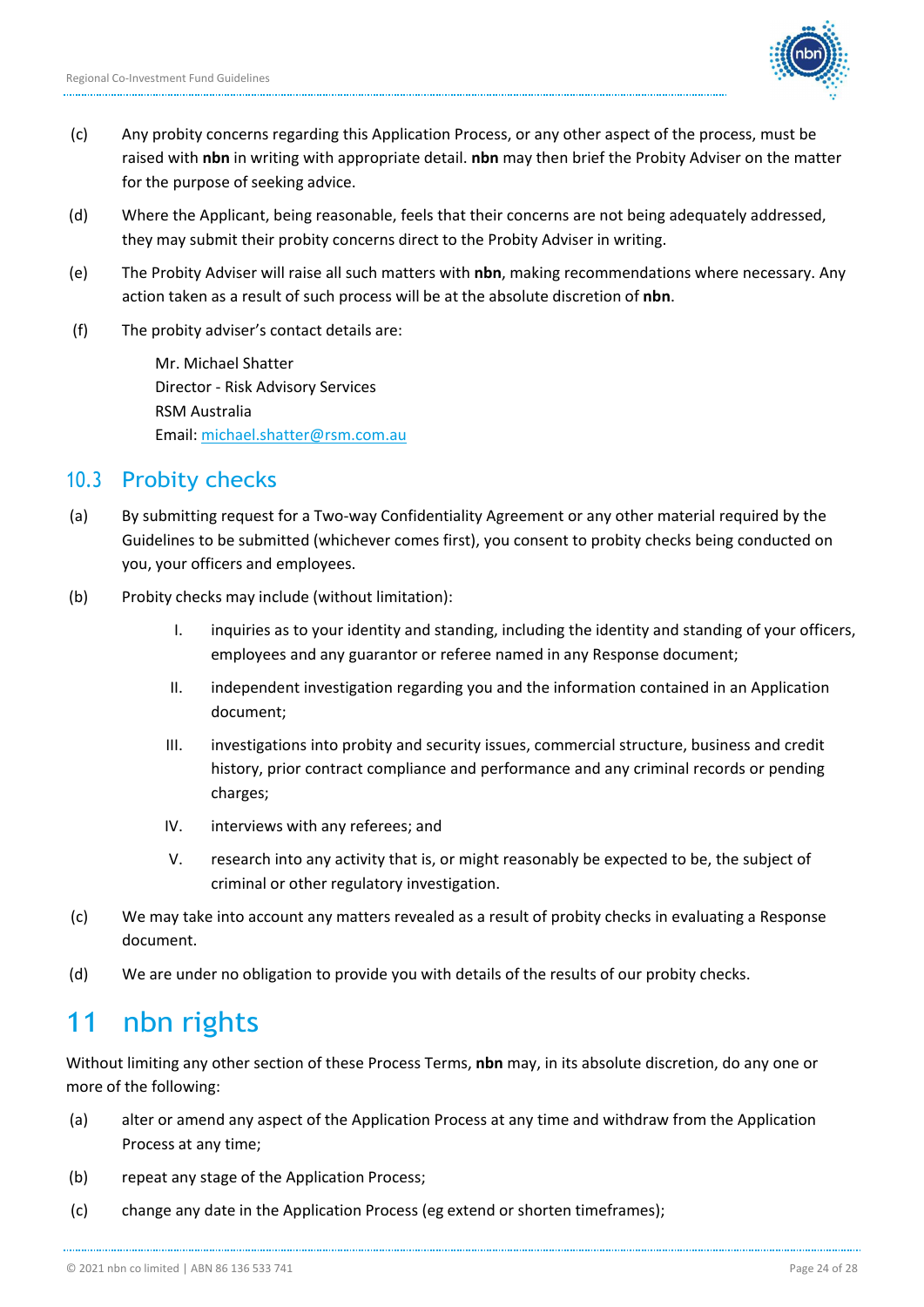

- (d) not proceed with the Fund or not proceed with the Fund in the manner specified in the Guidelines or other Fund documents;
- (e) change the scope of the Fund, including any requirements set out in the Guidelines or other Fund documents;
- (f) suspend, cancel or reinstate the Application Process;
- (g) elect not to contract with any Applicant on a nominated location;
- (h) establish a short list of Applicants with which to negotiate;
- (i) hold one or more Applicants in reserve;
- (j) negotiate, discuss or clarify matters with one or more Applicants or any other person (whether or not such Applicants have been short-listed without prior notice to any other Applicant);
- (k) enter into one or more Contracts in respect of the Fund without prior notice to any Applicant;
- (l) exclude any person from the Application Process (whether on the grounds of capability, conflict of interest or otherwise);
- (m) allow further parties to participate in the Application Process without notice at any time;
- (n) accept, reject or not consider all or any part of an Application, a partial Application or any Application that does not comply with the Guidelines;
- (o) obtain further, revised or replacement Applications from You or any other Applicant;
- (p) reject Your Application if You do not comply with any reasonable request from nbn to lodge further information or documents;
- (q) accept or reject any Applications which are not Conforming Applications without the need to notify any other Applicants;
- (r) decline to answer queries from any Applicant;
- (s) have any of nbn's representatives at any reasonable time inspect any of Your property, or interview any of Your personnel as part of the assessment process;
- (t) not provide any reason for not proceeding with an Applicant, not accepting an Application, not entering into a Contract or proceeding with the Fund or any project the subject of an Application, or any reason why nbn exercised or elected not to exercise any of its other rights under the Process Terms;
- (u) take such other action in relation to the Application Process as nbn considers appropriate in its discretion;
- (v) waive any requirement or obligation of an Applicant or Application under the Process Terms. Any such waiver will not affect any other requirements or obligations of the relevant Applicant or Application contained in the Process Terms; and
- (w) accept all or any part of an Application subject to satisfaction of stipulated conditions to which the Applicant may be asked to agree.

## 12 No Recourse for Unsuccessful Applicants

(a) **nbn**'s decision in the above matters will be final and (subject to statutory rights that cannot be excluded or modified) no Applicant is entitled to any redress or claim against **nbn** as a result of **nbn** exercising any or all of its rights as mentioned above or otherwise in the Guidelines including these Process Terms.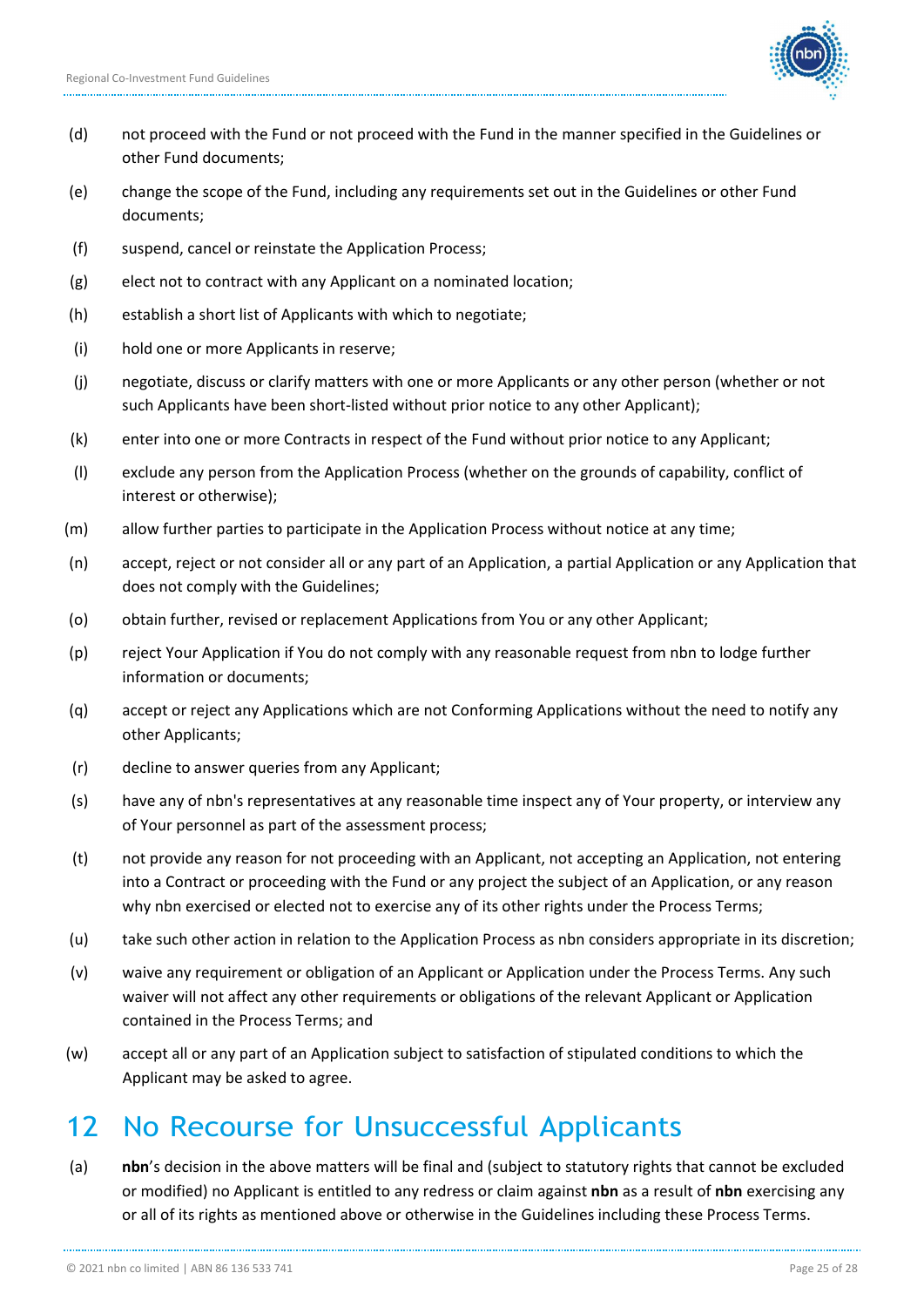

- (b) **nbn**'s total aggregate liability to the Applicant arising under, out of, or in connection with the Fund and these Guidelines, including these Process Terms and the Application Process, under contract, statute, in tort (for negligence or otherwise) or any other basis in law or equity, is limited to AUD10,000.
- (c) **nbn** is not liable for any Indirect Loss suffered by the Applicant in connection with the Fund and these Guidelines, including these Process Terms and the Application Process, whether under contract, tort (including negligence or otherwise) or otherwise.

## 13 Warranties

#### 13.1 No warranties by nbn

- (a) The Guidelines do not, and do not purport to, comprehensively describe the scope of the Fund or contain all the information that potential Applicants would need to decide in relation to the Fund. You must form your own views as to what information is relevant to such decisions.
- (b) **nbn**'s networks and products are continually evolving. Today's performance and products may improve in the future as part of regular product and network upgrades. Therefore, participating in the RCIF is at the Applicant's own initiative.
- (c) Neither **nbn** nor any of its employees, agents, advisors, contractors or consultants, warrants, guarantees or makes any representation or accepts any liability for the information in the Guidelines or any advice, correspondence, clarifications or information given by **nbn** with respect to accuracy, adequacy, suitability or completeness and **nbn** accepts no responsibility for any interpretations placed on the information by the Applicant. Any marketing, financial and statistical data provided is only an indication of projected levels of activities.
- (d) By submitting an Application, You agree that you have:
	- I. read and understood the Guidelines and Fund documents and any other written information **nbn** makes available and have satisfied yourself as to the correctness and sufficiency of those documents;
	- II. examined all information relevant to the risks, contingencies and other circumstances having an effect on Your Application;
	- III. satisfied Yourself by inspection or inquiry as to all other matters relating to Your Application, including in relation to the nature and effect of any Laws pertaining to the Fund and Your Application, and not relied on any warranty or representation made by or on behalf of **nbn**; and
	- IV. not relied on any letter, document or arrangement whether oral or in writing as adding to or amending the Guidelines or Application Process (other than a formal amendment to or variation of the Guidelines or Application Process by **nbn**).

### 13.2 Warranties by Applicants

- (a) By submitting an Applicant, You warrant and represent that:
	- I. the information contained in Your Application is accurate and complete in all respects and is not misleading in any way;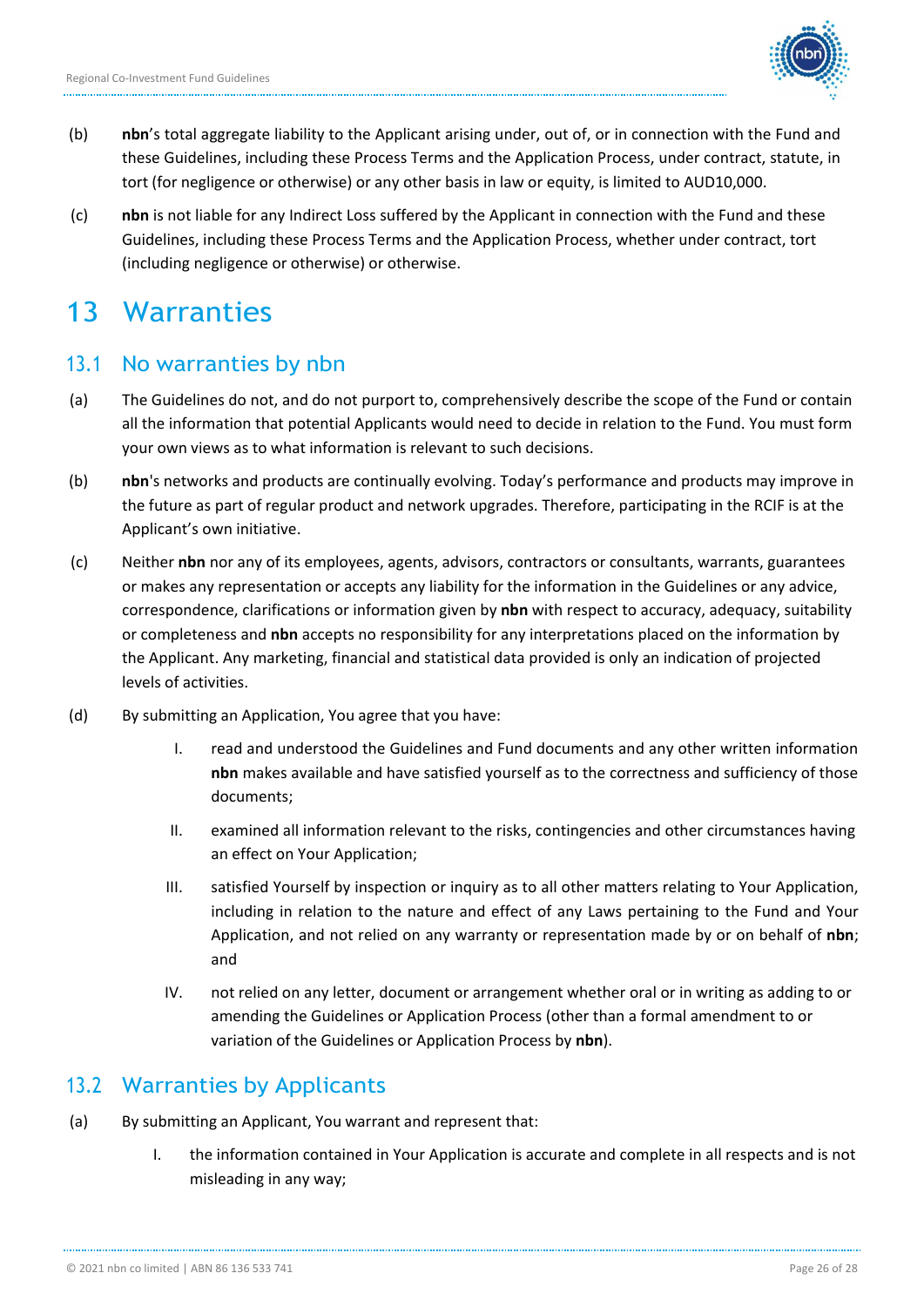

- II. there is no legal or other impediment to you entering into the Contract and doing all things required of you under the Contract;
- III. if You are ultimately successful, and You enter into a Contract, You will be doing so on Your own behalf and on behalf of the community of the regional and remote area the subject of the Application, and not on behalf of any specific individual third party or entity;
- IV. You are a solvent legal entity and are under no form of insolvency, administration or legal disability to contract of any kind;
- V. no litigation, arbitration or administrative proceeding is presently taking place, pending, or to the knowledge of the Applicant threatened against or otherwise involving the Applicant which may cause a material adverse effect on the Applicant's business, assets or financial condition or any effect upon **nbn**'s reputation if the Response is accepted or which could impact adversely on the Applicant's ability to enter into an agreement with **nbn**;
- VI. You have no conflict of interest or anticipated conflict of interest in entering into the Contract and doing all things required of You under the Contract which has not otherwise been disclosed in writing to **nbn** prior to, or at the time of, lodging Your Application; and
- VII. You have, after diligent inquiry and investigation, fully disclosed to **nbn** in Your Application all information (within Your knowledge or which should have been within Your knowledge) which could reasonably be regarded as affecting in any way the decision of **nbn** to accept or reject Your Application.
- (b) The warranties in paragraph (a) are given on the date the Application is lodged and will continue during the Application Process and any subsequent stage of **nbn**'s consideration of the Application and any Contract with You.
- (c) You must inform **nbn** immediately in writing if any change in circumstances renders any information in Your Application inaccurate or incomplete.

# 14 Laws

The Applicant must comply with all applicable Laws and all requirements of Government Agencies. The Applicant must not do anything, or allow anything to occur, which may constitute a breach of any Law.

# 15 Implied Terms

Any implied terms, conditions warranties or representations are to the extent permitted by Law excluded from the Process Terms.

# 16 General

## 16.1 Governing Law

The Guidelines and Application Process are governed by the laws of New South Wales. The parties submit to the exclusive jurisdiction of courts exercising jurisdiction there.